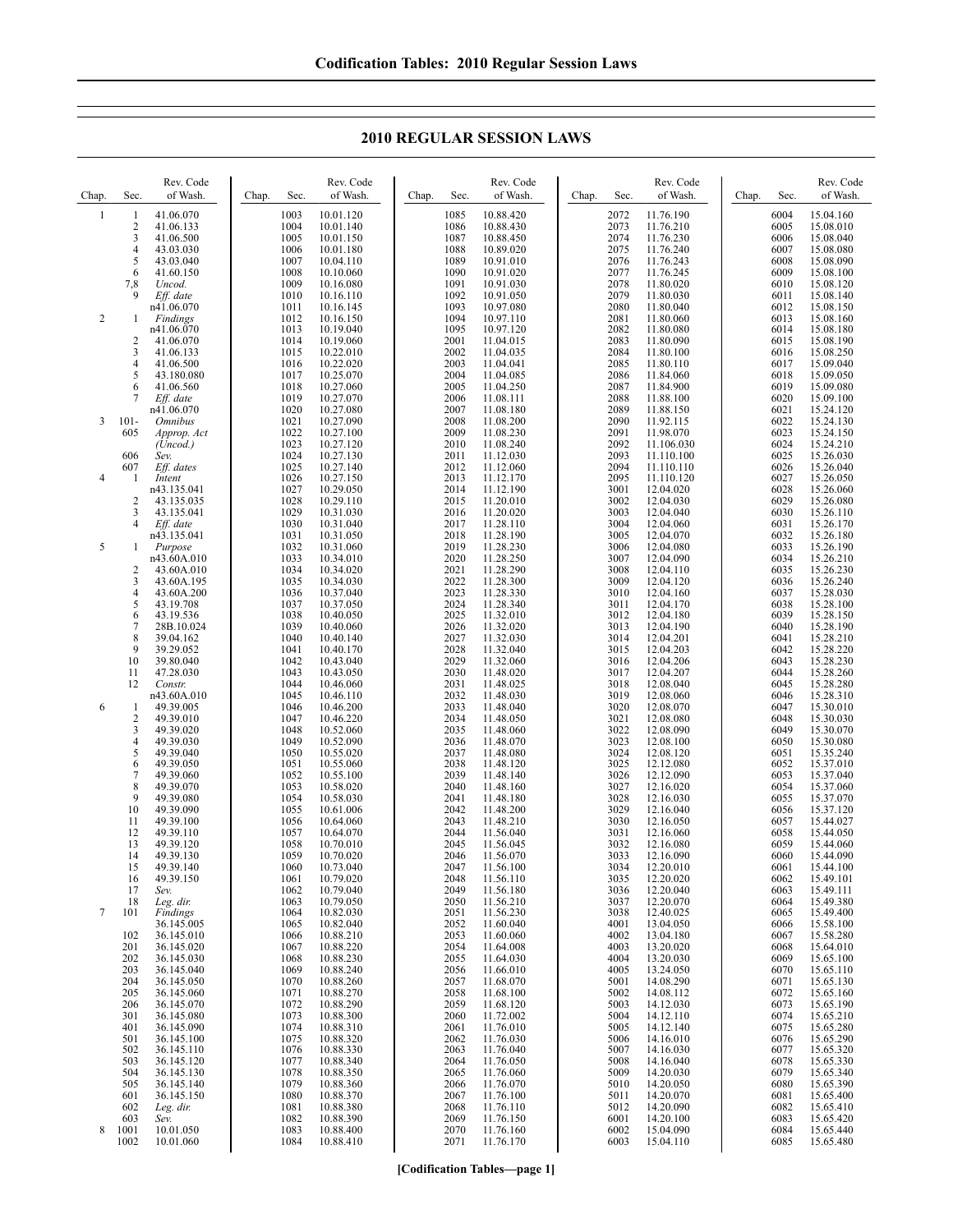| Chap. | Sec.         | Rev. Code<br>of Wash.   | Chap. | Sec.           | Rev. Code<br>of Wash.  | Chap. | Sec.           | Rev. Code<br>of Wash.  | Chap.<br>Sec.  | Rev. Code<br>of Wash.  | Chap.           | Sec.                | Rev. Code<br>of Wash.         |
|-------|--------------|-------------------------|-------|----------------|------------------------|-------|----------------|------------------------|----------------|------------------------|-----------------|---------------------|-------------------------------|
|       | 6086         | 15.65.490               |       | 9057           | 46.37.590              |       | 12013          | 49.17.160              | 13034          | 50.24.150              |                 | 19009               | 59.12.080                     |
|       | 6087         | 15.65.500               |       | 9058           | 46.44.047              |       | 12014          | 49.17.170              | 13035          | 50.29.080              |                 | 19010               | 59.12.090                     |
|       | 6088<br>6089 | 15.65.520<br>15.65.530  |       | 9059<br>9060   | 46.52.050<br>46.52.070 |       | 12015<br>12016 | 49.17.180<br>49.17.190 | 13036<br>13037 | 50.32.010<br>50.32.080 |                 | 19011<br>19012      | 59.12.100<br>59.12.121        |
|       | 6090         | 15.65.540               |       | 9061           | 46.55.030              |       | 12017          | 49.17.200              | 13038          | 50.32.110              |                 | 19013               | 59.12.140                     |
|       | 6091         | 15.65.550               |       | 9062           | 46.55.085              |       | 12018          | 49.17.220              | 13039          | 50.32.150              |                 | 19014               | 59.12.170                     |
|       | 6092<br>6093 | 15.65.590<br>15.66.200  |       | 9063<br>9064   | 46.55.200<br>46.55.240 |       | 12019<br>12020 | 49.17.240<br>49.17.260 | 13040<br>13041 | 50.36.030<br>50.40.020 |                 | 19015<br>19016      | 59.12.190<br>59.16.020        |
|       | 6094         | 15.66.210               |       | 9065           | 46.61.024              |       | 12021          | 49.24.020              | 13042          | 50.44.040              |                 | 19017               | 59.16.030                     |
|       | 6095         | 15.66.230               |       | 9066           | 46.61.035              |       | 12022          | 49.24.040              | 13043          | 50.44.060              |                 | 19018               | 59.18.070                     |
|       | 6096<br>6097 | 15.66.240               |       | 9067<br>9068   | 46.61.202              |       | 12023<br>12024 | 49.24.180<br>49.24.190 | 13044<br>13045 | 50.44.070              |                 | 19019<br>19020      | 59.18.080                     |
|       | 6098         | 15.70.020<br>15.70.030  |       | 9069           | 46.61.255<br>46.61.350 |       | 12025          | 49.24.230              | 14001          | 50.72.060<br>51.04.110 |                 | 19021               | 59.18.090<br>59.18.100        |
|       | 6099         | 15.70.040               |       | 9070           | 46.61.385              |       | 12026          | 49.24.370              | 14002          | 51.12.080              |                 | 19022               | 59.18.140                     |
|       | 6100         | 15.76.170<br>15.80.320  |       | 9071<br>9072   | 46.61.519<br>46.61.600 |       | 12027<br>12028 | 49.26.010              | 14003<br>14004 | 51.14.040              |                 | 19023<br>19024      | 59.18.190                     |
|       | 6101<br>6102 | 15.80.460               |       | 9073           | 46.61.613              |       | 12029          | 49.32.020<br>49.32.030 | 14005          | 51.14.050<br>51.14.100 |                 | 19025               | 59.18.230<br>59.18.240        |
|       | 6103         | 15.80.470               |       | 9074           | 46.61.614              |       | 12030          | 49.32.080              | 14006          | 51.16.150              |                 | 19026               | 59.18.250                     |
|       | 6104<br>6105 | 15.80.480<br>15.80.490  |       | 9075<br>9076   | 46.61.615<br>46.61.765 |       | 12031<br>12032 | 49.32.110<br>49.36.015 | 14007<br>14008 | 51.16.170<br>51.32.025 |                 | 19027<br>19028      | 59.18.280<br>59.18.290        |
|       | 6106         | 15.80.500               |       | 9077           | 46.63.020              |       | 12033          | 49.40.040              | 14009          | 51.32.230              |                 | 19029               | 59.18.300                     |
|       | 6107         | 15.80.510               |       | 9078           | 46.65.020              |       | 12034          | 49.40.050              | 14010          | 51.44.120              |                 | 19030               | 59.18.340                     |
|       | 6108<br>6109 | 15.80.550<br>15.80.590  |       | 9079<br>9080   | 46.65.080<br>46.65.100 |       | 12035<br>12036 | 49.40.060<br>49.44.020 | 14011<br>14012 | 51.48.017              |                 | 19031<br>19032      | 59.18.350<br>59.18.380        |
|       | 6110         | 15.80.610               |       | 9081           | 46.68.080              |       | 12037          | 49.44.030              | 14013          | 51.48.250<br>51.52.102 |                 | 19033               | 59.18.410                     |
|       | 6111         | 15.80.620               |       | 9082           | 46.70.075              |       | 12038          | 49.44.060              | 14014          | 51.52.106              |                 | 19034               | 59.20.090                     |
|       | 6112         | 15.80.630               |       | 9083<br>9084   | 46.70.102              |       | 12039<br>12040 | 49.44.080              | 15001          | 52.04.111              |                 | 19035<br>20001      | 59.20.140                     |
|       | 6113<br>6114 | 15.80.640<br>15.88.070  |       | 9085           | 46.70.111<br>46.70.190 |       | 12041          | 49.46.010<br>49.46.040 | 15002<br>15003 | 52.12.031<br>52.14.080 |                 |                     | Eff. date<br>n46.63.020       |
|       | 6115         | 15.100.080              |       | 9086           | 46.70.220              |       | 12042          | 49.46.070              | 16001          | 53.08.091              | 9               | -1                  | Intent                        |
|       | 7001         | 43.21A.405              |       | 9087<br>9088   | 46.70.230              |       | 12043          | 49.46.090              | 16002          | 53.08.208              |                 |                     | n69.50.315<br>69.50.315       |
|       | 7002<br>8001 | 43.21C.030<br>44.39.060 |       | 9089           | 46.70.250<br>46.72.040 |       | 12044<br>12045 | 49.46.100<br>49.46.130 | 16003<br>16004 | 53.08.390<br>53.12.265 |                 | 2<br>3              | 18.130.345                    |
|       | 9001         | 46.01.250               |       | 9090           | 46.72.060              |       | 12046          | 49.46.160              | 16005          | 53.18.030              |                 | $\overline{4}$      | 9.94A.535                     |
|       | 9002         | 46.09.080               |       | 9091           | 46.72.110<br>46.76.010 |       | 12047          | 49.48.010              | 16006          | 53.25.020              |                 | 5<br>1              | 18.130.180                    |
|       | 9003<br>9004 | 46.10.120<br>46.10.220  |       | 9092<br>9093   | 46.76.060              |       | 12048<br>12049 | 49.48.030<br>49.48.050 | 16007<br>16008 | 53.25.150<br>53.25.160 | 10              |                     | Finding<br>n43.43.012         |
|       | 9005         | 46.12.130               |       | 9094           | 46.79.030              |       | 12050          | 49.48.060              | 16009          | 53.34.020              |                 | 2                   | 43.43.012                     |
|       | 9006<br>9007 | 46.12.240<br>46.12.280  |       | 9095<br>9096   | 46.79.040<br>46.79.060 |       | 12051<br>12052 | 49.48.090<br>49.48.150 | 16010<br>16011 | 53.34.140<br>53.36.010 | 11              | $\mathbf{1}$        | Finding                       |
|       | 9008         | 46.12.300               |       | 9097           | 46.80.010              |       | 12053          | 49.52.010              | 16012          | 53.36.050              |                 | 2                   | n11.108.080<br>11.108.080     |
|       | 9009         | 46.12.320               |       | 9098           | 46.80.030              |       | 12054          | 49.52.020              | 16013          | 53.36.060              |                 | 3                   | 11.108.090                    |
|       | 9010<br>9011 | 46.16.025<br>46.16.047  |       | 9099<br>9100   | 46.82.300<br>46.85.020 |       | 12055<br>12056 | 49.52.050<br>49.52.070 | 16014<br>16015 | 53.46.030<br>53.46.080 |                 | $\overline{4}$      | Retro. applic.<br>n11.108.080 |
|       | 9012         | 46.16.210               |       | 9101           | 46.87.360              |       | 12057          | 49.52.090              | 16016          | 53.46.090              |                 | 5                   | Applic.                       |
|       | 9013         | 46.16.230               |       | 9102           | 46.96.150              |       | 12058          | 49.56.010              | 16017          | 53.47.030              |                 |                     | Constr.                       |
|       | 9014<br>9015 | 46.16.260<br>46.16.371  |       | 10001<br>10002 | 47.01.070<br>47.10.150 |       | 12059<br>12060 | 49.56.020<br>49.56.030 | 16018<br>16019 | 53.47.040<br>53.49.020 |                 | 6                   | n11.108.080<br>Sev.           |
|       | 9016         | 46.16.505               |       | 10003          | 47.12.023              |       | 12061          | 49.64.030              | 17001          | 54.04.060              |                 | 7                   | Eff. date                     |
|       | 9017         | 46.16.595               |       | 10004          | 47.12.160              |       | 12062          | 49.66.030              | 17002          | 54.04.120              |                 |                     | n11.108.080                   |
|       | 9018<br>9019 | 46.20.017<br>46.20.024  |       | 10005<br>10006 | 47.12.230<br>47.12.283 |       | 12063<br>12064 | 49.66.050<br>49.66.060 | 17003<br>17004 | 54.04.140<br>54.08.010 | $\frac{12}{13}$ | 1<br>$\mathbf{1}$   | 43.215.090<br>48.24.027       |
|       | 9020         | 46.20.220               |       | 10007          | 47.26.150              |       | 12065          | 49.66.080              | 17005          | 54.08.070              |                 | 2                   | 48.24.030                     |
|       | 9021         | 46.20.325               |       | 10008          | 47.26.4254             |       | 12066          | 49.66.090              | 17006          | 54.12.100              |                 | 3                   | 48.21.010                     |
|       | 9022<br>9023 | 46.20.327<br>46.20.332  |       | 10009<br>10010 | 47.28.080<br>47.32.060 |       | 12067<br>12068 | 49.66.100<br>49.70.170 | 17007<br>17008 | 54.16.097<br>54.16.150 | 14              | 1<br>$\overline{c}$ | 47.39.010<br>47.39.020        |
|       | 9024         | 46.20.333               |       | 10011          | 47.32.070              |       | 13001          | 50.01.010              | 17009          | 54.40.050              | 15              | $\mathbf{1}$        | 46.61.350                     |
|       | 9025         | 46.20.334               |       | 10012          | 47.32.090              |       | 13002          | 50.04.040<br>50.04.230 | 18001          | 58.08.035              | 16              |                     | 18.34.010                     |
|       | 9026<br>9027 | 46.20.349<br>46.29.040  |       | 10013<br>10014 | 47.36.110<br>47.36.200 |       | 13003<br>13004 | 50.04.235              | 18002<br>18003 | 58.09.030<br>58.09.040 | 17<br>18        | 1<br>1              | 15.36.551<br>48.15.070        |
|       | 9028         | 46.29.050               |       | 10015          | 47.41.040              |       | 13005          | 50.04.290              | 18004          | 58.09.090              |                 | 2                   | 48.15.073                     |
|       | 9029<br>9030 | 46.29.070<br>46.29.080  |       | 10016<br>10017 | 47.42.080<br>47.42.103 |       | 13006<br>13007 | 50.04.320<br>50.04.330 | 18005<br>18006 | 58.17.210<br>58.28.030 |                 | 3<br>$\overline{4}$ | 48.17.173<br>48.17.250        |
|       | 9031         | 46.29.120               |       | 10018          | 47.52.150              |       | 13008          | 50.04.340              | 18007          | 58.28.070              |                 | 5                   | 48.02.200                     |
|       | 9032         | 46.29.140               |       | 10019          | 47.52.170              |       | 13009          | 50.04.350              | 18008          | 58.28.080              |                 | 6                   | Eff. date                     |
|       | 9033<br>9034 | 46.29.160<br>46.29.170  |       | 10020<br>10021 | 47.60.310<br>47.64.130 |       | 13010<br>13011 | 50.06.030<br>50.08.010 | 18009<br>18010 | 58.28.090<br>58.28.140 | 19              | 1                   | n48.15.070<br>35.13.500       |
|       | 9035         | 46.29.180               |       | 10022          | 47.64.250              |       | 13012          | 50.08.020              | 18011          | 58.28.220              |                 | 2                   | 35A.14.475                    |
|       | 9036         | 46.29.190               |       | 10023          | 47.68.330              |       | 13013          | 50.12.010              | 18012          | 58.28.240              |                 | 3                   | 81.112.050                    |
|       | 9037<br>9038 | 46.29.230<br>46.29.290  |       | 10024<br>11001 | 47.68.340<br>48.08.090 |       | 13014<br>13015 | 50.12.060<br>50.12.080 | 18013<br>18014 | 58.28.280<br>58.28.290 | 20              | $\mathbf{1}$        | Intent<br>n28A.175.100        |
|       | 9039         | 46.29.310               |       | 11002          | 48.08.130              |       | 13016          | 50.12.120              | 18015          | 58.28.300              |                 | 2                   | 28A.175.100                   |
|       | 9040         | 46.29.360               |       | 11003          | 48.18A.060             |       | 13017          | 50.12.150              | 18016          | 58.28.310              |                 | 3                   | 28A.175.105                   |
|       | 9041<br>9042 | 46.29.450<br>46.29.470  |       | 11004<br>11005 | 48.30.120<br>48.34.100 |       | 13018<br>13019 | 50.12.160<br>50.12.170 | 18017<br>18018 | 58.28.350<br>58.28.390 |                 | 4<br>5              | 28A.175.110<br>28A.175.115    |
|       | 9043         | 46.29.490               |       | 11006          | 48.56.110              |       | 13020          | 50.16.050              | 18019          | 58.28.410              |                 | 6                   | 28A.305.190                   |
|       | 9044         | 46.29.510               |       | 11007          | 48.64.130              |       | 13021          | 50.20.020              | 18020          | 58.28.460              |                 | 7                   | 28B.15.067                    |
|       | 9045<br>9046 | 46.29.540<br>46.29.550  |       | 12001<br>12002 | 49.08.010<br>49.08.020 |       | 13022<br>13023 | 50.20.130<br>50.20.150 | 18021<br>18022 | 58.28.470<br>58.28.480 | 21<br>22        | 1<br>1              | 28B.10.400<br>Findings        |
|       | 9047         | 46.29.560               |       | 12003          | 49.08.050              |       | 13024          | 50.20.170              | 18023          | 58.28.500              |                 |                     | Intent                        |
|       | 9048         | 46.29.570               |       | 12004          | 49.12.050              |       | 13025          | 50.20.180              | 18024          | 58.28.510              |                 |                     | n51.04.040                    |
|       | 9049<br>9050 | 46.29.600<br>46.32.010  |       | 12005<br>12006 | 49.17.020<br>49.17.050 |       | 13026<br>13027 | 50.22.040<br>50.24.040 | 19001<br>19002 | 59.04.040<br>59.04.050 |                 | 2<br>3              | 51.04.040<br>50.12.130        |
|       | 9051         | 46.32.020               |       | 12007          | 49.17.060              |       | 13028          | 50.24.050              | 19003          | 59.08.030              |                 | 4                   | 82.32.117                     |
|       | 9052         | 46.37.380               |       | 12008          | 49.17.080              |       | 13029          | 50.24.080              | 19004          | 59.08.040              | 23              | 1                   | 79A.25.030                    |
|       | 9053<br>9054 | 46.37.423<br>46.37.424  |       | 12009<br>12010 | 49.17.090<br>49.17.100 |       | 13030<br>13031 | 50.24.090<br>50.24.100 | 19005<br>19006 | 59.08.070<br>59.12.035 |                 | 2<br>3              | 79A.25.040<br>79A.25.070      |
|       | 9055         | 46.37.550               |       | 12011          | 49.17.110              |       | 13032          | 50.24.115              | 19007          | 59.12.040              | 24              | 1                   | 81.77.040                     |
|       | 9056         | 46.37.560               |       | 12012          | 49.17.130              |       | 13033          | 50.24.140              | 19008          | 59.12.060              |                 | 2                   | 81.77.090                     |
|       |              |                         |       |                |                        |       |                |                        |                |                        |                 |                     |                               |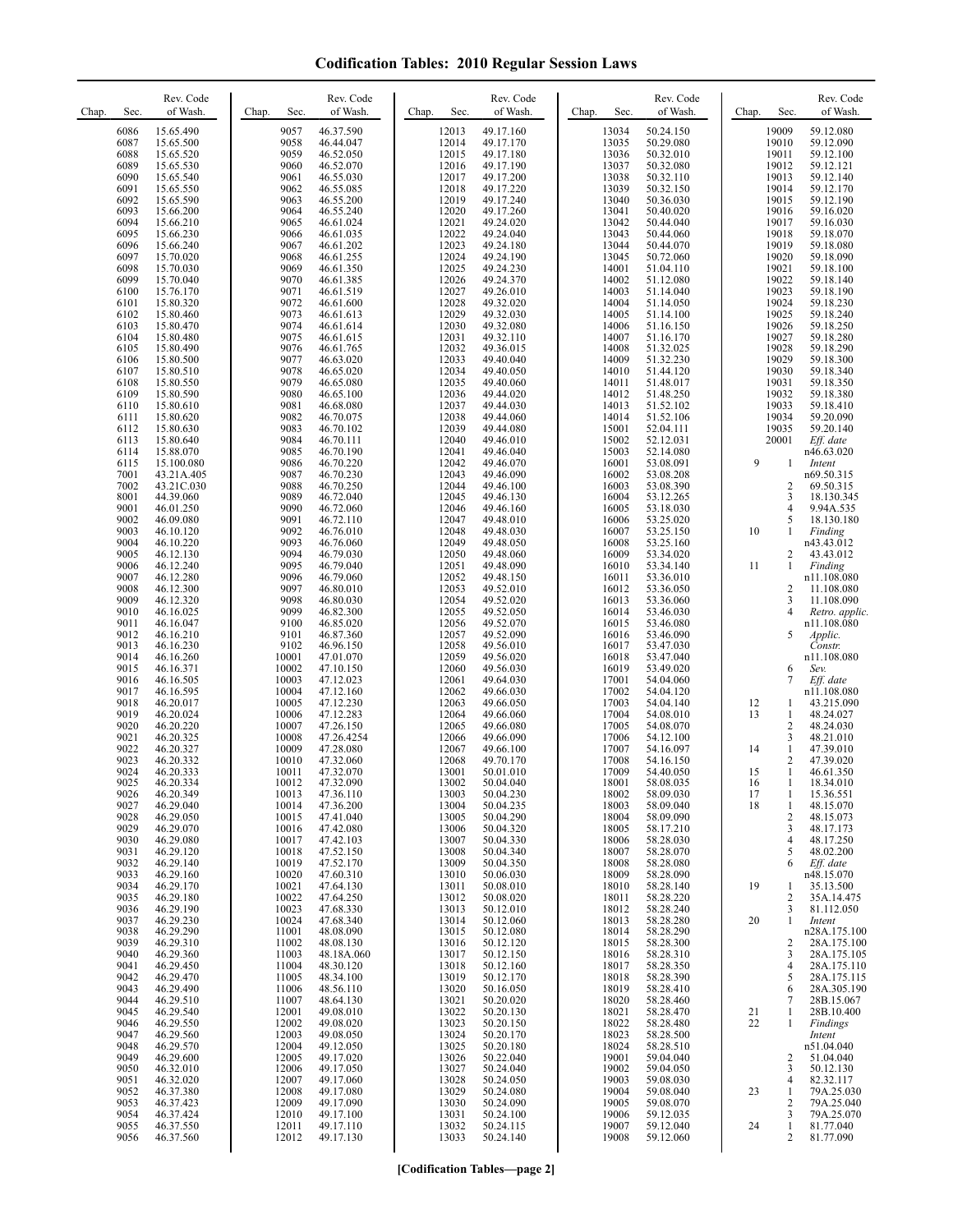| Chap.    | Sec.                                | Rev. Code<br>of Wash.    | Chap.    | Sec.                          | Rev. Code<br>of Wash.              | Chap.    | Sec.                       | Rev. Code<br>of Wash.    | Chap.    | Sec.                         | Rev. Code<br>of Wash.    | Chap.      | Sec.                         | Rev. Code<br>of Wash.       |
|----------|-------------------------------------|--------------------------|----------|-------------------------------|------------------------------------|----------|----------------------------|--------------------------|----------|------------------------------|--------------------------|------------|------------------------------|-----------------------------|
|          | 3                                   | Eff. date<br>n81.77.040  | 43<br>44 | 1<br>$\mathbf{1}$             | 36.82.070<br>48.43.290             |          | 2                          | n42.56.520<br>42.56.520  |          | 18<br>19                     | 30.04.470<br>30.04.475   |            | 19<br>20                     | 70.83.040<br>71.34.020      |
| 25       | $\mathbf{1}$<br>2                   | 50.29.021<br>50.29.062   | 45<br>46 | 1<br>1                        | 79.115.030<br>86.12.037            | 70<br>71 | 1<br>1                     | 70.94.6528<br>Findings   |          | 20<br>21                     | 30.12.040<br>30.12.0401  |            | 21<br>22                     | 71A.10.020<br>74.09.035     |
|          | 3<br>4                              | 50.29.063<br>n50.29.021  | 47       | 2<br>$\mathbf{1}$             | 86.15.080<br>36.01.300             |          | $\boldsymbol{2}$           | Intent                   |          | 22<br>23                     | 30.12.042<br>30.12.044   |            | 23<br>24                     | 74.09.120<br>74.09.510      |
|          | 5                                   | Sev.                     |          | 2                             | 35.21.920                          | 72       | $\mathbf{1}$               | Temporary<br>50.29.025   |          | 24                           | 30.12.047                |            | 25                           | 74.09.700                   |
|          | 6                                   | Eff. date<br>n50.29.021  | 48       | 3<br>1                        | 35A.21.370<br>47.38.080            |          | $\overline{2}$<br>3        | 50.12.072<br>n50.29.025  |          | 25<br>26                     | 30.12.070<br>30.12.090   |            | 26<br>27                     | 74.29.010<br>74.42.010      |
| 26       | 1<br>2                              | 44.28.010<br>44.28.020   | 49       | 1<br>2                        | 18.145.050<br>18.145.100           |          | 4<br>5                     | Sev.<br>Eff. date        |          | 27<br>28                     | 30.12.100<br>30.12.190   |            | 28<br>29                     | 74.42.490<br>74.46.020      |
|          | 3<br>4                              | 44.28.083<br>44.28.088   | 50<br>51 | $\mathbf{1}$<br>1             | 41.26.033<br>28B.20.130            | 73       | 1                          | n50.12.072<br>19.230.010 |          | 29<br>30                     | 30.12.240<br>30.44.010   |            | 30<br>31                     | 82.65A.020<br>82.65A.030    |
|          | 5<br>6                              | 44.28.097<br>44.28.110   |          | $\overline{2}$<br>3           | 28B.30.150<br>28B.35.205           |          | $\sqrt{2}$<br>3            | 19.230.020<br>19.230.050 |          | 31<br>32                     | 30.44.020<br>30.44.030   |            | 32<br>33                     | 72.29.010<br>Uncod.         |
| 27       | 7<br>1                              | Repealer<br>48.02.060    | 52       | $\overline{4}$<br>1           | 28B.50.140<br>Findings             |          | 4<br>5                     | 19.230.060<br>19.230.070 |          | 33<br>34                     | 30.44.100<br>30.44.110   | 95<br>96   | 1<br>1                       | 70.44.060<br>19.112.020     |
|          | 2<br>3                              | 48.38.010<br>48.66.045   |          |                               | Intent<br>n70.168.015              |          | 6<br>7                     | 19.230.110<br>19.230.170 |          | 35<br>36                     | 30.44.160<br>30.44.270   | 97         | 1<br>2                       | 48.31.025<br>48.99.017      |
|          | 4<br>5                              | 48.155.010<br>48.102.011 |          | 2<br>3                        | 70.168.015<br>70.168.150           |          | 8<br>9                     | 19.230.180<br>19.230.200 |          | 37<br>38                     | 30.46.010<br>32.04.020   | 98         | 3<br>1                       | 42.56.400<br>5.28.010       |
| 28       | 6<br>1                              | 48.155.020<br>10.77.165  |          | 4<br>5                        | 70.168.160<br>70.168.090           |          | 10<br>11                   | 19.230.210<br>19.230.320 |          | 39<br>40                     | 32.04.015<br>32.04.070   | 99         | 1                            | Findings<br>Intent          |
| 29       | 1<br>$\overline{2}$                 | 63.29.020<br>63.29.350   | 53       | 6<br>1                        | 42.56.360<br>46.61.506             | 74       | 12<br>-1                   | 19.230.330<br>47.04.280  |          | 41<br>42                     | 32.04.100<br>32.04.110   |            | 2                            | n28A.340.080<br>28A.340.080 |
| 30       | 1                                   | Finding<br>n43.360.010   | 54<br>55 | 1<br>1                        | 10.01.160                          | 75       | -1<br>$\mathbf{1}$         | 72.36.010                |          | 43<br>44                     | 32.04.211                |            | 3<br>4                       | 28A.340.085                 |
|          | $\overline{2}$                      | 35.100.020               | 56       | 1                             | 19.28.291<br>46.55.035             | 76<br>77 | $\mathbf{1}$               | 70.120A.010<br>Intent    |          | 45                           | 32.04.220<br>32.04.250   |            | 5                            | 28A.340.090<br>28A.225.200  |
|          | 3<br>4                              | 43.360.010<br>82.73.010  | 57       | $\mathbf{1}$<br>2             | 79.140.210<br>Retro. applic.       |          | $\overline{c}$             | n47.17.328<br>47.17.328  |          | 46<br>47                     | 32.04.260<br>32.04.270   |            | 6<br>7                       | 28A.225.200<br>28A.545.040  |
|          | 5<br>6                              | 82.73.050<br>Temporary   | 58       | 1                             | n79.140.210<br>54.12.080           | 78<br>79 | 1<br>1                     | 15.26.110<br>58.17.140   |          | 48<br>49                     | 32.04.290<br>32.08.153   |            | 8<br>9                       | 28A.545.120<br>Uncod.       |
|          | 7                                   | Eff. date<br>n43.360.010 | 59<br>60 | 1<br>1                        | 36.70C.020<br>41.24.023            |          | $\overline{2}$<br>3        | 58.17.170<br>Exp. date   |          | 50<br>51                     | 32.08.1551<br>32.16.090  |            | 10<br>11                     | 84.52.0531<br>84.52.0531    |
| 31<br>32 | $\mathbf{1}$<br>$\mathbf{1}$        | 19.118.061<br>29A.36.161 | 61       | 2<br>1                        | 41.24.010<br>28B.10.029            | 80       | 1<br>$\overline{2}$        | 41.40.023<br>Eff. date   |          | 52<br>53                     | 32.16.0901<br>32.16.093  |            | 12                           | Exp. date<br>n28A.225.200   |
| 33       | 1<br>2                              | 19.28.161<br>Eff. date   | 62<br>63 | 1<br>$\mathbf{1}$             | 36.70A.200<br>52.04.171            | 81       | 1                          | n41.40.023<br>Repealer   |          | 54<br>55                     | 32.16.095<br>32.16.097   |            | 13                           | Eff. date<br>n28A.225.200   |
| 34       | -1                                  | n19.28.161<br>18.44.011  |          | 2                             | Eff. date<br>n52.04.171            | 82<br>83 | 1<br>-1                    | 81.53.060<br>69.41.030   |          | 56<br>57                     | 32.16.140<br>32.20.285   |            | 14                           | Exp. date<br>n84.52.0531    |
|          | 2<br>3                              | 18.44.021<br>18.44.031   | 64       | 1<br>2                        | 64.06.005<br>64.06.010             | 84       | $\mathbf{1}$<br>$\sqrt{2}$ | 90.64.102<br>43.21B.110  |          | 58<br>59                     | 32.24.040<br>32.24.050   |            | 15                           | Eff. date<br>n84.52.0531    |
|          | 4<br>5                              | 18.44.311<br>18.44.091   |          | 3<br>4                        | 64.06.013<br>64.06.022             |          | 3<br>4                     | 43.21B.110<br>43.21B.300 |          | 60<br>61                     | 32.24.060<br>32.24.070   | 100<br>101 | 1<br>1                       | 28A.400.305<br>41.04.033    |
|          | 6<br>7                              | 18.44.121<br>18.44.201   |          | 5<br>6                        | 64.06.040<br>64.06.050             |          | 5                          | Exp. date<br>n43.21B.110 |          | 62<br>63                     | 32.24.073<br>32.24.080   |            | $\overline{c}$<br>3          | 41.04.0331<br>41.04.0332    |
|          | 8<br>9                              | 18.44.301<br>18.44.195   | 65       | 7<br>1                        | 64.06.070<br>18.130.040            |          | 6                          | Eff. date<br>n43.21B.110 |          | 64<br>65                     | 32.24.090<br>32.50.005   |            | 4<br>5                       | 41.04.039<br>Uncod.         |
|          | 10<br>11                            | 18.44.430<br>18.44.455   |          | $\overline{\mathbf{c}}$<br>3  | 18.130.040<br>18.130.040           | 85<br>86 | -1<br>1                    | 49.60.240<br>82.02.090   |          | 66<br>67                     | 32.50.010<br>32.50.020   | 102        | 1<br>2                       | 35.13B.010<br>35.13B.020    |
|          | 12                                  | 18.44.457                |          | $\overline{4}$<br>5           | 18.35.161                          | 87       | 1<br>2                     | 31.12.005<br>31.12.085   |          | 68<br>69                     | 32.50.030                |            | 3<br>4                       | 35.13B.030<br>35.13B.005    |
| 35       | $\mathbf{1}$<br>$\overline{c}$<br>3 | 31.04.015<br>31.04.035   |          | 6                             | Uncod.<br>Exp. date<br>n18.130.040 |          | 3<br>4                     | 31.12.267                |          | 70<br>71                     | 32.50.040<br>32.50.050   |            | 5                            | 35.13B.900                  |
|          | 4                                   | 31.04.045<br>31.04.055   |          | 7                             | Eff. date                          |          | 5                          | 31.12.516<br>31.12.545   |          | 72                           | 32.50.060<br>32.50.070   |            | 6<br>7                       | 35.13A.020<br>35.13A.030    |
|          | 5<br>6                              | 31.04.085<br>31.04.093   |          | 8                             | n18.130.040<br>Exp. date           |          | 6<br>7                     | 31.12.565<br>31.12.569   |          | 73<br>74                     | 32.50.080<br>Leg. dir.   |            | 8<br>9                       | 35.13A.040<br>Applic.       |
|          | 8                                   | 31.04.165<br>31.04.277   |          | 9                             | n18.130.040<br>Eff. date           |          | 8<br>9                     | 31.12.575<br>31.12.585   |          | 75<br>76                     | Sev.<br>Eff. date        |            | 10                           | n35.13A.020<br>Leg. dir.    |
|          | 9<br>10                             | 31.04.290<br>31.04.293   | 66       | -1                            | n18.130.040<br>16.36.005           |          | 10<br>11                   | 31.12.595<br>31.12.625   | 89       | 1                            | 32.50.900<br>48.110.020  |            | 11                           | Exp. date<br>n35.13A.020    |
|          | 11<br>12                            | 31.04.297<br>19.144.080  |          | $\overline{\mathbf{c}}$<br>3  | 16.36.050<br>16.36.140             |          | 12<br>13                   | 31.12.651<br>31.12.671   | 90       | 1<br>$\overline{c}$          | 43.60A.210<br>43.60A.215 | 103        | 1<br>2                       | 41.35.1801<br>41.40.1041    |
|          | 13<br>14                            | 19.146.010<br>19.146.210 |          | 4<br>5                        | 16.36.060<br>16.57.010             |          | 14<br>15                   | 31.12.674<br>31.12.850   | 91<br>92 | 1<br>1                       | 38.40.060<br>18.84.020   | 104<br>105 | $\mathbf{1}$<br>$\mathbf{1}$ | 41.80.010<br>36.73.015      |
|          | 15<br>16                            | 19.146.310<br>19.146.353 |          | 6<br>7                        | 16.57.160<br>16.57.220             |          | 16<br>17                   | 31.12.853<br>31.12.372   |          | $\overline{\mathbf{c}}$<br>3 | 18.84.080<br>18.84.085   |            | $\sqrt{2}$<br>3              | 36.73.120<br>82.14.0455     |
|          | 17<br>18                            | 19.146.355<br>19.146.357 |          | 8<br>9                        | 16.57.240<br>16.57.243             |          | 18<br>19                   | 31.12.726<br>31.12.251   |          | 4<br>5                       | 18.84.800<br>n18.84.080  | 106        | 101<br>102                   | 35.102.145<br>42.56.230     |
|          | 19<br>20                            | Repealer<br>Leg. dir.    |          | 10<br>11                      | 16.57.245<br>16.57.280             |          | 20<br>21                   | Sev.<br>Eff. date        | 93<br>94 | 1<br>1                       | 48.05.105<br>Purpose     |            | 103<br>104                   | 82.16.120<br>82.32.330      |
|          | 21<br>22                            | Leg. dir.<br>Eff. date   |          | 12<br>13                      | 16.57.290<br>16.57.430             | 88       | $\mathbf{1}$               | 31.12.910<br>23B.01.204  |          | $\overline{\mathbf{c}}$      | n44.04.280<br>44.04.280  |            | 105<br>106                   | 82.32.480<br>82.60.100      |
| 36       | $\mathbf{1}$                        | 31.04.904<br>39.58.240   | 67       | -1<br>$\overline{\mathbf{c}}$ | 48.14.010<br>48.17.010             |          | $\overline{2}$<br>3        | 23B.14.394<br>30.04.010  |          | 3<br>4                       | 10.95.030<br>10.95.070   |            | 107<br>108                   | 82.62.080<br>82.63.070      |
|          | 2<br>1                              | Eff. date<br>28B.30.903  |          | 3<br>4                        | 48.17.060<br>48.17.110             |          | $\overline{4}$<br>5        | 30.04.020<br>30.04.030   |          | 5<br>6                       | 10.95.130                |            | 109<br>110                   | 82.74.070<br>82.75.060      |
| 37       | 2                                   | Repealer                 |          | 5                             | 48.17.150                          |          | 6                          | 30.04.050                |          | 7                            | 13.34.030<br>26.26.220   |            | 111                          | 83.100.210                  |
| 38       | -1<br>2                             | 76.04.015<br>43.43.963   |          | 6<br>7                        | 48.17.390<br>48.17.420             |          | 7<br>$\,$ 8 $\,$           | 30.04.060<br>30.04.070   |          | 8<br>9                       | 28B.20.410<br>28B.20.414 |            | 201<br>202                   | 39.100.050<br>82.04.050     |
| 39<br>40 | 1<br>1                              | 67.16.105<br>28B.50.278  |          | 8                             | Eff. date<br>n48.14.010            |          | 9<br>10                    | 30.04.075<br>30.04.111   |          | 10<br>11                     | 39.32.010<br>41.05.095   |            | 203<br>204                   | 82.04.060<br>82.04.190      |
| 41<br>42 | -1<br>1                             | 28A.400.250<br>49.48.082 | 68       | 1                             | Intent<br>43.23.290                |          | 11<br>12                   | 30.04.127<br>30.04.215   |          | 12<br>13                     | 43.20B.080<br>43.190.020 |            | 205<br>206                   | 82.04.280<br>82.04.280      |
|          | 2<br>3                              | 49.48.083<br>49.48.084   |          | 2<br>3,4                      | 43.330.130<br>Temporary            |          | 13<br>14                   | 30.04.217<br>Repealer    |          | 14<br>15                     | 48.01.035<br>70.10.010   |            | 207<br>208                   | 82.04.360<br>82.04.3651     |
|          | 4<br>5                              | 49.48.086<br>49.48.060   |          | 5                             | Eff. date<br>n43.23.290            |          | 15<br>16                   | 30.04.450<br>30.04.455   |          | 16<br>17                     | 70.10.030<br>70.41.020   |            | 209<br>210                   | 82.04.394<br>82.08.010      |
|          | 6                                   | 49.48.125                | 69       | 1                             | Finding                            |          | 17                         | 30.04.460                |          | 18                           | 70.83.020                |            | 211                          | 82.08.020                   |

**[Codification Tables—page 3]**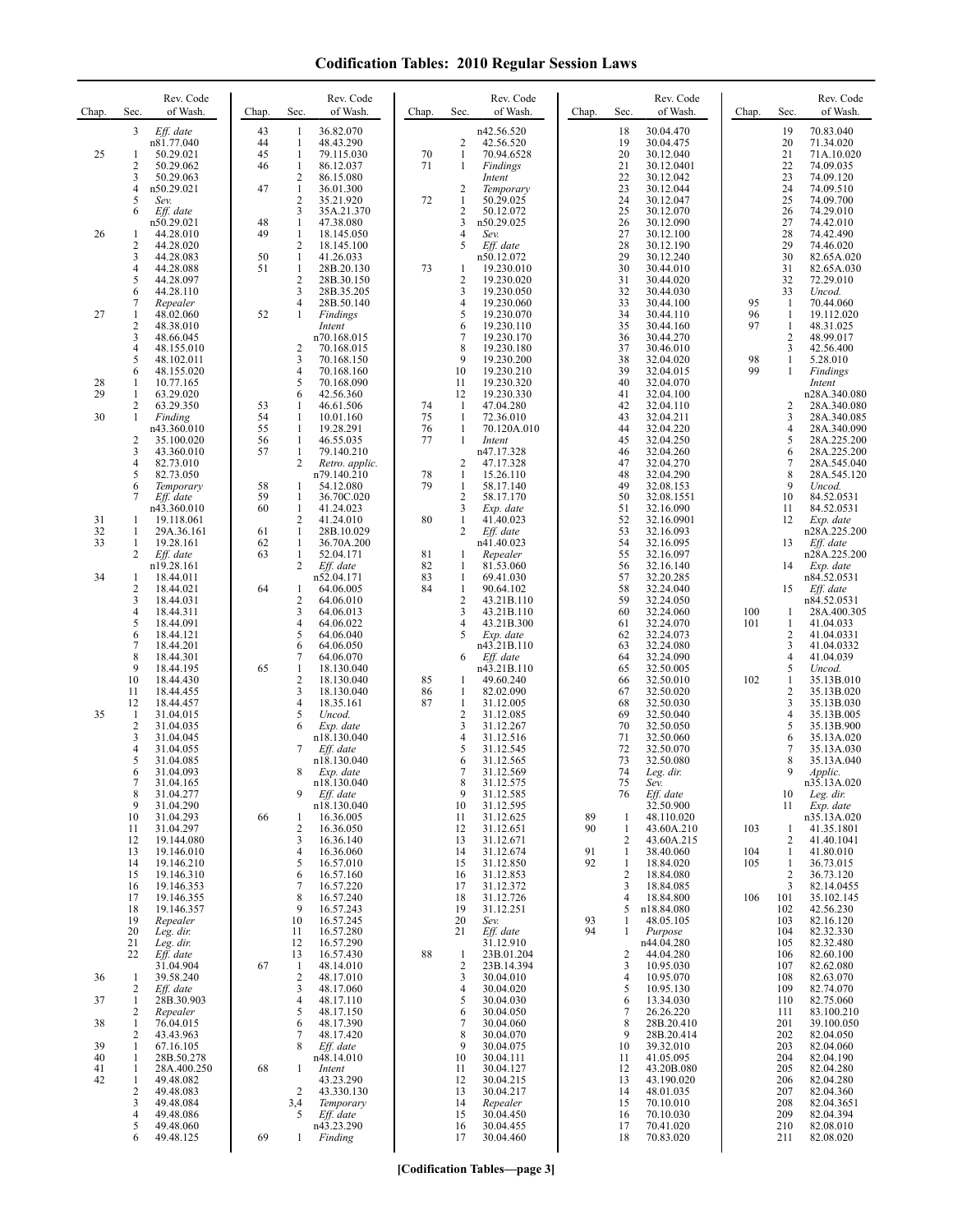| Chap.      | Sec.                                                                                    | Rev. Code<br>of Wash.                                                                                                                                          | Chap.      | Sec.                                                                      | Rev. Code<br>of Wash.                                                                                                                                         | Chap.                    | Sec.                                                                             | Rev. Code<br>of Wash.                                                                                                                                | Chap.                    | Sec.                                                                                        | Rev. Code<br>of Wash.                                                                                                                                     | Chap.             | Sec.                                                                                 | Rev. Code<br>of Wash.                                                                                                                                          |
|------------|-----------------------------------------------------------------------------------------|----------------------------------------------------------------------------------------------------------------------------------------------------------------|------------|---------------------------------------------------------------------------|---------------------------------------------------------------------------------------------------------------------------------------------------------------|--------------------------|----------------------------------------------------------------------------------|------------------------------------------------------------------------------------------------------------------------------------------------------|--------------------------|---------------------------------------------------------------------------------------------|-----------------------------------------------------------------------------------------------------------------------------------------------------------|-------------------|--------------------------------------------------------------------------------------|----------------------------------------------------------------------------------------------------------------------------------------------------------------|
|            | 212<br>213<br>214<br>215<br>216<br>217<br>218<br>219<br>220<br>221<br>222<br>223        | 82.08.020<br>82.08.0256<br>82.08.02573<br>82.08.0273<br>82.08.0293<br>82.08.050<br>82.08.865<br>82.08.700<br>82.12.0257<br>82.12.040<br>82.12.865<br>82.14.020 | 111        | 101<br>201<br>202<br>203<br>301<br>302<br>303<br>304<br>305<br>401<br>402 | Purpose<br>n82.04.050<br>82.04.050<br>82.04.190<br>82.04.192<br>82.04.257<br>82.04.2907<br>82.04.297<br>82.32.080<br>35.102.130<br>82.08.02082<br>82.08.02087 |                          | 143<br>144<br>145<br>146<br>147<br>148<br>149<br>150<br>151<br>152<br>153<br>201 | 82.74.050<br>82.75.070<br>82.75.010<br>82.75.020<br>82.75.040<br>82.82.020<br>82.82.040<br>84.36.645<br>84.36.655<br>Repealer<br>Uncod.<br>82.32.790 | 129                      | 1<br>$\overline{c}$<br>3<br>4<br>5<br>6<br>$\overline{7}$<br>8<br>9<br>10<br>11             | 18.08.310<br>18.08.320<br>18.08.330<br>18.08.340<br>18.08.350<br>18.08.360<br>18.08.370<br>18.08.410<br>18.08.420<br>18.08.430<br>Eff. date<br>n18.08.370 | 146<br>147        | 4<br>5<br>6<br>7<br>8<br>9<br>10<br>11<br>12<br>-1<br>$\overline{c}$<br>$\mathbf{1}$ | Temporary<br>43.372.030<br>43.372.040<br>43.372.050<br>43.372.060<br>43.21F.062<br>43.372.070<br>43.84.092<br>Leg. dir.<br>70.235.010<br>70.94.151<br>Findings |
|            | 224<br>225<br>226<br>227<br>228<br>229<br>230<br>231<br>232<br>233                      | 82.16.010<br>82.16.110<br>82.32.080<br>82.32.440<br>82.32.520<br>82.32.730<br>82.36.440<br>82.38.280<br>82.62.010<br>82.80.120                                 |            | 501<br>502<br>601<br>701<br>801<br>901<br>902<br>903                      | 82.12.02082<br>82.12.02087<br>82.08.195<br>82.32.532<br>82.32.533<br>Sev.<br>Retro. applic.<br>n82.04.050<br>Eff. date<br>n82.04.050                          | 115                      | 202<br>203<br>204<br>205<br>1<br>$\overline{2}$<br>3<br>4                        | Sev.<br>Applic.<br>n82.32.534<br>Exp. date<br>n82.04.250<br>Leg. dir.<br>39.94.020<br>39.94.030<br>84.52.056<br>n39.94.030                           | 130                      | 12<br>1<br>$\overline{c}$<br>3<br>$\overline{4}$<br>5<br>6                                  | Eff. date<br>n18.08.350<br>Findings<br>Purpose<br>70.275.010<br>70.275.020<br>70.275.030<br>70.275.040<br>70.275.050<br>70.275.060                        |                   | 2<br>3<br>4<br>5<br>6<br>$\tau$<br>8<br>9<br>10                                      | 70.285.010<br>70.285.020<br>70.285.030<br>70.285.040<br>70.285.050<br>70.285.060<br>70.285.070<br>70.285.080<br>70.285.090<br>70.285.100                       |
|            | 234<br>235<br>236<br>301<br>302<br>303<br>304<br>305<br>306                             | 83.100.040<br>83.100.046<br>83.100.046<br>29A.36.210<br>36.68.525<br>36.69.145<br>84.34.020<br>84.36.040<br>84.36.381                                          | 112        | -1<br>2<br>3<br>4<br>5<br>6<br>7<br>8<br>9                                | Uncod.<br>82.32.780<br>82.32.783<br>82.32.784<br>82.32.785<br>82.32.787<br>82.04.470<br>82.08.050<br>82.08.130                                                | 116<br>117<br>118        | 1<br>2<br>1<br>2<br>$\mathbf{1}$<br>$\overline{c}$                               | 72.09.111<br>Eff. date<br>n72.09.111<br>Intent<br>n46.37.195<br>46.37.195<br>Findings<br>Purpose<br>4.24.525                                         |                          | $\overline{7}$<br>8<br>9<br>10<br>11<br>12<br>13<br>14<br>15                                | 70.275.070<br>70.275.080<br>70.275.090<br>70.275.100<br>70.275.110<br>70.275.120<br>70.275.130<br>70.275.140<br>70.275.150                                | 148<br>149        | 11<br>12<br>1<br>2<br>3<br>4<br>1<br>$\overline{c}$                                  | Leg. dir.<br>Sev.<br>70.285.900<br>59.18.030<br>59.18.125<br>59.18.150<br>Sev.<br>4.56.110<br>4.56.111                                                         |
|            | 307<br>308<br>309<br>310<br>311<br>312<br>313<br>314                                    | 84.36.383<br>84.36.385<br>84.37.030<br>84.37.902<br>84.48.050<br>84.52.030<br>84.52.070<br>84.52.080                                                           |            | 10<br>11<br>12<br>13<br>14<br>15<br>16<br>17                              | 82.32.087<br>82.32.290<br>82.32.291<br>82.32.330<br>82.04.050<br>34.05.328<br>Sev.<br>Retro. applic.                                                          | 119<br>120<br>121<br>122 | 3<br>4<br>5<br>1<br>1<br>1<br>1                                                  | Applic.<br>Constr.<br>Short t.<br>Sev.<br>9A.36.080<br>4.24.115<br>Uncod.<br>7.68.070                                                                |                          | 16<br>17<br>18<br>19<br>20<br>21                                                            | 70.275.160<br>Constr.<br>70.275.900<br>70.95M.010<br>70.95M.050<br>Leg. dir.<br>Sev.<br>70.275.901                                                        | 150<br>151        | $\mathbf{1}$<br>2<br>3<br>4<br>1<br>2<br>3                                           | 13.04.240<br>13.50.050<br>13.50.010<br>13.04.011<br>Intent<br>n19.255.020<br>19.255.020<br>Eff. date                                                           |
|            | 315<br>401<br>402<br>403<br>404<br>405                                                  | Repealer<br>82.32.790<br>Sev.<br>Applic.<br>n82.32.330<br>Retro. applic.<br>n83.100.040<br>Retro. applic.                                                      | 113<br>114 | 18<br>1<br>2<br>101                                                       | n82.32.780<br>Eff. date<br>n82.32.780<br>43.70.056<br>Eff. date<br>n43.70.056<br>Finding<br>Intent                                                            |                          | $\overline{2}$<br>3<br>4<br>5<br>6<br>7<br>8                                     | 7.68.085<br>7.68.045<br>9A.82.110<br>72.09.111<br>72.09.480<br>7.68.155<br>Eff. date<br>n7.68.070                                                    | 131<br>132               | 1<br>$\overline{c}$<br>1<br>$\overline{c}$<br>3<br>$\overline{4}$                           | 85.38.090<br>85.38.290<br>Finding<br>Intent<br>35.106.005<br>35.106.010<br>35.106.020<br>35.106.030                                                       | 152<br>153        | 4<br>1<br>2<br>3<br>4<br>1                                                           | n19.255.020<br><i>Applic.</i><br>n19.255.020<br>80.50.020<br>80.50.030<br>80.50.071<br>n80.50.071<br>Intent                                                    |
|            | 406<br>407<br>408<br>409                                                                | n84.36.040<br>Leg. dir.<br>Eff. date<br>n35.102.145<br>Exp. date<br>n82.08.020<br>Eff. date<br>n82.08.020                                                      |            | 102<br>103<br>104<br>105<br>106<br>107<br>108                             | n82.32.534<br>82.32.585<br>82.32.534<br>82.04.240<br>82.04.2404<br>82.04.250<br>82.04.260<br>82.04.2909                                                       | 123<br>124<br>125        | 9<br>1<br>2<br>3<br>1<br>$\mathbf{1}$                                            | Exp. date<br>n7.68.070<br>18.92.128<br>18.92.128<br>Eff. date<br>n18.92.128<br>Temporary<br>29A.40.091                                               | 133<br>134               | 5<br>6<br>1<br>$\overline{2}$<br>3<br>$\overline{4}$<br>5<br>1                              | 35.106.100<br>Leg. dir.<br>30.22.210<br>74.34.020<br>74.34.215<br>74.34.035<br>74.34.220<br>13.40.190                                                     | 154               | $\overline{2}$<br>3<br>1<br>2<br>3<br>4                                              | n43.21C.420<br>43.21C.420<br>82.02.020<br>Intent<br>n70.95.080<br>70.95.080<br>81.77.185<br>81.77.195                                                          |
|            | 410<br>411<br>412<br>413                                                                | Exp. date<br>n82.16.010<br>Exp. date<br>n83.100.046<br>Eff. date<br>n83.100.046<br>Contingent<br>Eff. date                                                     |            | 109<br>110<br>111<br>112<br>113<br>114<br>115<br>116                      | 82.04.294<br>82.04.426<br>82.04.4266<br>82.04.4268<br>82.04.4269<br>82.04.4452<br>82.04.4461<br>82.04.4463                                                    | 126                      | 2<br>1<br>2<br>3<br>4<br>5<br>6                                                  | Vetoed<br>Findings<br>79.150.010<br>79.150.020<br>79.150.030<br>79.150.040<br>79.150.050<br>79.02.010                                                | 135<br>136<br>137<br>138 | 1<br>2<br>2<br>1<br>2<br>1                                                                  | 35.21.217<br>35.21.290<br>52.02.020<br>52.04.061<br>82.32.590<br>Applic.<br>n82.32.590<br>47.42.020                                                       | 155<br>156<br>157 | 5<br>1<br>2<br>3<br>4<br>1                                                           | n70.95.080<br>14.08.120<br>18.85.451<br>18.85.461<br>18.85.471<br>$Eff.$ date<br>n18.85.451<br>47.12.063                                                       |
| 107        | $\mathbf{1}$<br>2<br>3<br>$\overline{4}$<br>5<br>6                                      | n82.04.280<br>Intent<br>n36.70A.480<br>36.70A.480<br>90.58.030<br>90.58.610<br>Retro. applic.<br>n36.70A.480<br>Eff. date                                      |            | 117<br>118<br>119<br>120<br>121<br>122<br>123<br>124<br>125               | 82.04.448<br>82.04.4481<br>82.04.4483<br>82.04.4484<br>82.04.449<br>82.08.805<br>82.08.965<br>82.08.9651<br>82.08.970                                         |                          | 7<br>8<br>9<br>10<br>11<br>12<br>13<br>14<br>15                                  | 43.30.020<br>76.06.180<br>79.15.100<br>79.15.220<br>79.15.510<br>79.15.510<br>Temporary<br>Leg. dir.<br>Exp. date                                    | 139<br>140               | $\overline{2}$<br>$\mathbf{1}$<br>1<br>$\overline{c}$<br>3<br>$\overline{4}$<br>5<br>6<br>7 | 47.42.120<br>43.86A.030<br>70.280.010<br>70.280.020<br>70.280.030<br>70.280.040<br>70.280.050<br>70.280.060<br>Leg. dir.                                  | 158               | 2<br>1<br>2<br>3<br>4<br>5<br>6<br>7                                                 | Exp. date<br>n47.12.063<br>70.103.010<br>70.103.020<br>70.103.030<br>70.103.040<br>70.103.050<br>70.103.080<br>70.103.090                                      |
| 108<br>109 | 1<br>1<br>$\overline{2}$<br>3<br>$\overline{4}$<br>5<br>6                               | n36.70A.480<br>18.180.010<br>15.86.010<br>15.86.020<br>15.86.030<br>15.86.060<br>15.86.065<br>15.86.070                                                        |            | 126<br>127<br>128<br>129<br>130<br>131<br>132<br>133                      | 82.08.980<br>82.12.022<br>82.12.805<br>82.12.965<br>82.12.9651<br>82.12.970<br>82.12.980<br>82.16.0421                                                        | 127                      | 16<br>1<br>2<br>3<br>4<br>5<br>6<br>7                                            | Eff. date<br>82.14.450<br>82.14.460<br>82.14.340<br>82.12.010<br>82.14.230<br>9.46.113<br>Uncod.                                                     | 141<br>142               | 1<br>$\overline{2}$<br>3<br>$\overline{4}$<br>1<br>$\overline{2}$<br>3<br>$\overline{4}$    | 66.24.363<br>66.20.310<br>66.20.300<br>66.28.310<br>19.320.010<br>19.320.020<br>19.320.040<br>19.320.050                                                  | 159<br>160        | 1<br>$\mathbf{1}$<br>2<br>3<br>4<br>5<br>6                                           | 43.41.130<br>49.12.465<br>49.46.010<br>51.16.235<br>50.04.237<br>Vetoed<br>Exp. date<br>n49.46.010                                                             |
| 110        | $\overline{7}$<br>8<br>9<br>10<br>$\mathbf{1}$<br>$\overline{2}$<br>3<br>$\overline{4}$ | 15.86.090<br>15.86.120<br>15.86.130<br>15.86.140<br>48.21.260<br>48.44.370<br>48.46.450<br>Applic.<br>n48.21.260                                               |            | 134<br>135<br>136<br>137<br>138<br>139<br>140<br>141<br>142               | 82.29A.137<br>82.32.590<br>82.32.600<br>82.32.710<br>82.60.020<br>82.60.070<br>82.63.020<br>82.63.045<br>82.74.040                                            | 128                      | 1<br>2<br>3<br>4<br>5<br>6<br>7<br>8<br>9                                        | 70.05.170<br>42.56.380<br>42.56.360<br>41.04.362<br>Repealer<br>28C.18.020<br>79A.25.150<br>42.56.330<br>42.56.250                                   | 143<br>144<br>145        | 1<br>1<br>$\overline{2}$<br>3<br>$\mathbf{1}$<br>2<br>3                                     | 43.103.040<br>46.04.295<br>46.61.723<br>46.61.725<br>Findings<br>Purpose<br>43.372.005<br>43.372.010<br>43.372.020                                        | 161               | 1<br>101<br>102<br>103<br>104<br>105<br>106<br>107                                   | Intent<br>n46.04.013<br>46.04.013<br>46.04.014<br>46.04.022<br>46.04.028<br>46.04.062<br>46.04.079<br>46.04.083                                                |

**[Codification Tables—page 4]**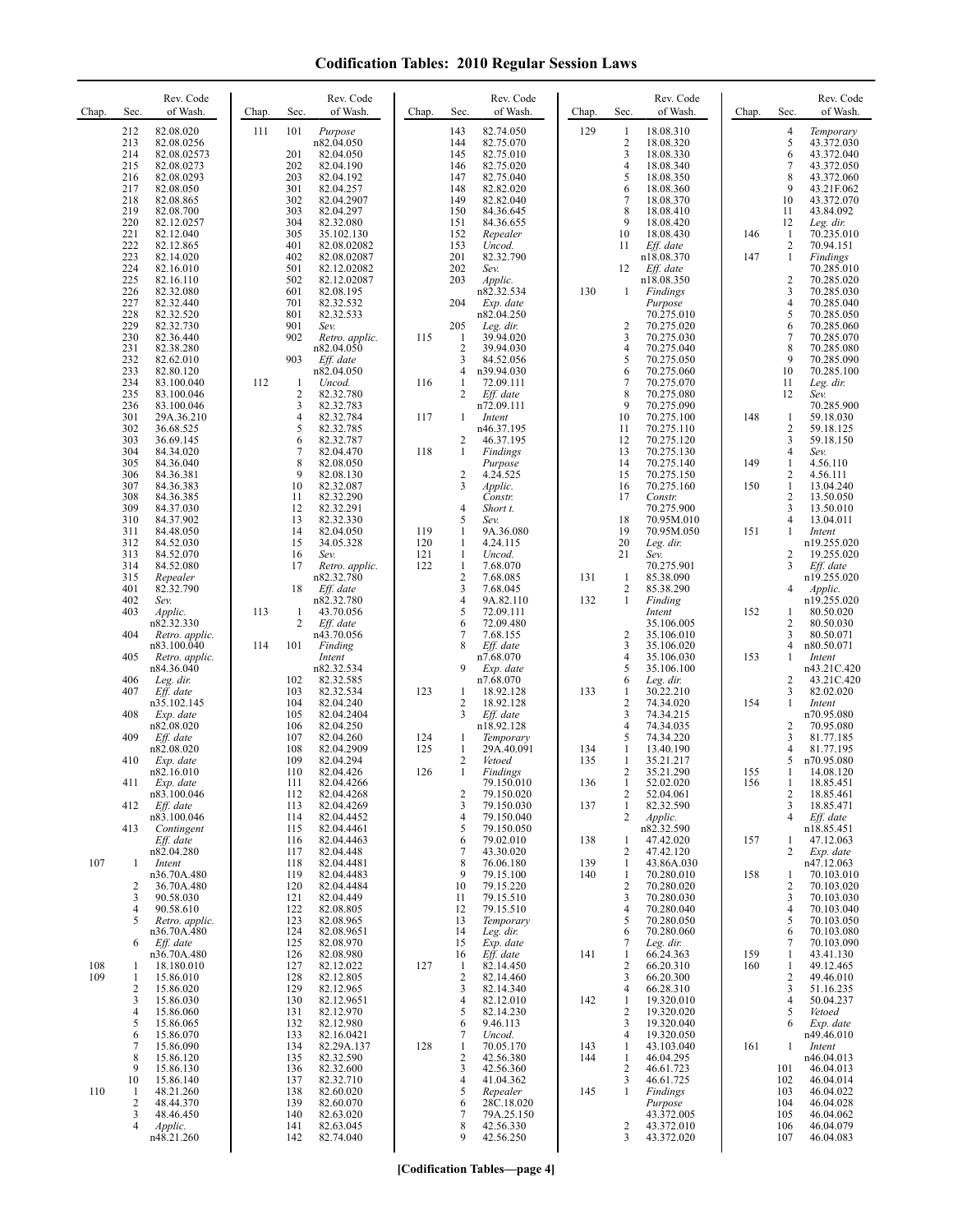| Chap.                                                                                                                                                                                                                                                                                                                                                                                                                                                                                                                       | Rev. Code<br>of Wash.<br>Sec.                                                                                                                                                                                                                                                                                                                                                                                                                                                                                                                                                                                                                                                                                                                                                                                                                                                                                                                                                              | Rev. Code<br>of Wash.<br>Chap.<br>Sec.                                                                                                                                                                                                                                                                                                                                                                                                                                                                                                                                                                                                                                                                                                                                                                                                                                                                                                                                                                                                                                                                                                                                                                                                                                                                                                                                                                                                                                                                                                            | Rev. Code<br>of Wash.<br>Chap.<br>Sec.                                                                                                                                                                                                                                                                                                                                                                                                                                                                                                                                                                                                                                                                                                                                                                                                                                                                                                                                                                                                                                                                                                                                                                                                                                                                                                                                                                                                                                                                           | Rev. Code<br>of Wash.<br>Chap.<br>Sec.                                                                                                                                                                                                                                                                                                                                                                                                                                                                                                                                                                                                                                                                                                                                                                                                                                                                                                                                                                                                                                                                                                                                                                                                                                                                                                                                                                                                                                                                                                                                                        | Rev. Code<br>of Wash.<br>Chap.<br>Sec.                                                                                                                                                                                                                                                                                                                                                                                                                                                                                                                                                                                                                                                                                                                                                                                                                                                                                                                                                                                                                                                                                                                                                                                                                                                                                                                                                                                                                                                                                                                                   |
|-----------------------------------------------------------------------------------------------------------------------------------------------------------------------------------------------------------------------------------------------------------------------------------------------------------------------------------------------------------------------------------------------------------------------------------------------------------------------------------------------------------------------------|--------------------------------------------------------------------------------------------------------------------------------------------------------------------------------------------------------------------------------------------------------------------------------------------------------------------------------------------------------------------------------------------------------------------------------------------------------------------------------------------------------------------------------------------------------------------------------------------------------------------------------------------------------------------------------------------------------------------------------------------------------------------------------------------------------------------------------------------------------------------------------------------------------------------------------------------------------------------------------------------|---------------------------------------------------------------------------------------------------------------------------------------------------------------------------------------------------------------------------------------------------------------------------------------------------------------------------------------------------------------------------------------------------------------------------------------------------------------------------------------------------------------------------------------------------------------------------------------------------------------------------------------------------------------------------------------------------------------------------------------------------------------------------------------------------------------------------------------------------------------------------------------------------------------------------------------------------------------------------------------------------------------------------------------------------------------------------------------------------------------------------------------------------------------------------------------------------------------------------------------------------------------------------------------------------------------------------------------------------------------------------------------------------------------------------------------------------------------------------------------------------------------------------------------------------|------------------------------------------------------------------------------------------------------------------------------------------------------------------------------------------------------------------------------------------------------------------------------------------------------------------------------------------------------------------------------------------------------------------------------------------------------------------------------------------------------------------------------------------------------------------------------------------------------------------------------------------------------------------------------------------------------------------------------------------------------------------------------------------------------------------------------------------------------------------------------------------------------------------------------------------------------------------------------------------------------------------------------------------------------------------------------------------------------------------------------------------------------------------------------------------------------------------------------------------------------------------------------------------------------------------------------------------------------------------------------------------------------------------------------------------------------------------------------------------------------------------|-----------------------------------------------------------------------------------------------------------------------------------------------------------------------------------------------------------------------------------------------------------------------------------------------------------------------------------------------------------------------------------------------------------------------------------------------------------------------------------------------------------------------------------------------------------------------------------------------------------------------------------------------------------------------------------------------------------------------------------------------------------------------------------------------------------------------------------------------------------------------------------------------------------------------------------------------------------------------------------------------------------------------------------------------------------------------------------------------------------------------------------------------------------------------------------------------------------------------------------------------------------------------------------------------------------------------------------------------------------------------------------------------------------------------------------------------------------------------------------------------------------------------------------------------------------------------------------------------|--------------------------------------------------------------------------------------------------------------------------------------------------------------------------------------------------------------------------------------------------------------------------------------------------------------------------------------------------------------------------------------------------------------------------------------------------------------------------------------------------------------------------------------------------------------------------------------------------------------------------------------------------------------------------------------------------------------------------------------------------------------------------------------------------------------------------------------------------------------------------------------------------------------------------------------------------------------------------------------------------------------------------------------------------------------------------------------------------------------------------------------------------------------------------------------------------------------------------------------------------------------------------------------------------------------------------------------------------------------------------------------------------------------------------------------------------------------------------------------------------------------------------------------------------------------------------|
| 108<br>109<br>110<br>111<br>112<br>113<br>114<br>115<br>116<br>117<br>118<br>119<br>120<br>121<br>122<br>123<br>124<br>125<br>126<br>127<br>128<br>129<br>130<br>131<br>132<br>133<br>134<br>135<br>136<br>137<br>138<br>139<br>140<br>141<br>142<br>143<br>144<br>145<br>146<br>147<br>148<br>149<br>150<br>151<br>152<br>153<br>154<br>155<br>156<br>157<br>158<br>159<br>160<br>161<br>201<br>202<br>203<br>204<br>205<br>206<br>207<br>208<br>209<br>210<br>211<br>212<br>213<br>214<br>215<br>216<br>217<br>218<br>219 | 46.04.125<br>46.04.1261<br>46.04.136<br>46.04.142<br>46.04.143<br>46.04.164<br>46.04.1698<br>46.04.1699<br>46.04.186<br>46.04.192<br>46.04.1953<br>46.04.1961<br>46.04.199<br>46.04.204<br>46.04.271<br>46.04.292<br>46.04.301<br>46.04.356<br>46.04.358<br>46.04.365<br>46.04.372<br>46.04.3802<br>46.04.3815<br>46.04.385<br>46.04.422<br>46.04.437<br>46.04.462<br>46.04.464<br>46.04.468<br>46.04.485<br>46.04.514<br>46.04.518<br>46.04.526<br>46.04.527<br>46.04.535<br>46.04.542<br>46.04.551<br>46.04.546<br>46.04.553<br>46.04.554<br>46.04.556<br>46.04.574<br>46.04.575<br>46.04.581<br>46.04.587<br>46.04.588<br>46.04.621<br>46.04.670<br>46.04.671<br>46.04.681<br>46.04.6911<br>46.04.693<br>46.04.7051<br>46.04.714<br>46.01.011<br>46.01.110<br>46.01.130<br>46.01.140<br>46.01.230<br>46.01.240<br>46.01.235<br>46.01.260<br>46.01.270<br>46.01.310<br>46.08.066<br>46.08.150<br>46.09.310<br>46.09.320<br>46.09.400<br>46.09.440<br>46.09.420<br>46.09.410<br>46.09.430 | 236<br>Repealer<br>301<br>46.12.520<br>302<br>46.12.530<br>303<br>46.12.560<br>304<br>46.12.570<br>305<br>46.12.540<br>306<br>46.12.600<br>307<br>46.12.590<br>308<br>46.12.610<br>309<br>46.12.650<br>310<br>46.12.655<br>311<br>46.12.660<br>312<br>46.12.665<br>313<br>46.12.670<br>46.12.680<br>314<br>315<br>46.12.550<br>316<br>46.12.675<br>317<br>46.12.580<br>318<br>46.12.620<br>319<br>46.12.750<br>320<br>46.12.755<br>321<br>46.12.690<br>322<br>46.12.700<br>323<br>46.12.710<br>324<br>46.12.695<br>325<br>Repealer<br>401<br>46.16A.010<br>402<br>46.16A.020<br>403<br>46.16A.030<br>404<br>46.16A.080<br>405<br>46.16A.050<br>406<br>46.16A.060<br>407<br>46.16A.170<br>408<br>46.16A.175<br>409<br>46.16A.420<br>410<br>46.16A.140<br>411<br>46.16A.150<br>412<br>46.16A.160<br>413<br>46.16A.040<br>414<br>46.16A.070<br>415<br>46.16A.300<br>416<br>46.16A.305<br>417<br>46.16A.350<br>418<br>46.16A.450<br>419<br>46.16A.455<br>420<br>46.16A.090<br>421<br>46.16A.440<br>422<br>46.16A.200<br>423<br>46.16A.425<br>424<br>81.24.100<br>425<br>46.16A.320<br>426<br>46.16A.330<br>427<br>46.16A.360<br>428<br>46.16A.110<br>429<br>46.16A.130<br>430<br>46.16A.120<br>431<br>46.16A.025<br>432<br>46.16A.180<br>433<br>46.16A.190<br>434<br>46.16A.185<br>435<br>46.16A.340<br>46.16A.500<br>436<br>437<br>46.16A.405<br>438<br>Repealer<br>501<br>46.17.005<br>502<br>46.17.015<br>503<br>46.17.025<br>504<br>46.17.030<br>505<br>46.17.050<br>506<br>46.17.040<br>46.17.060<br>507<br>508<br>46.17.100<br>509<br>46.17.110 | 46.17.325<br>526<br>527<br>46.17.330<br>528<br>46.17.335<br>529<br>46.17.340<br>530<br>46.17.355<br>531<br>46.17.350<br>532<br>46.17.360<br>533<br>46.17.365<br>534<br>46.17.375<br>535<br>46.17.400<br>536<br>46.17.410<br>537<br>46.17.420<br>601<br>46.18.005<br>602<br>46.16.705<br>603<br>46.18.050<br>604<br>46.18.060<br>605<br>46.18.100<br>606<br>46.18.110<br>607<br>46.18.130<br>608<br>46.18.120<br>609<br>46.18.140<br>610<br>46.18.150<br>611<br>46.18.200<br>612<br>46.18.210<br>613<br>46.18.212<br>46.18.215<br>614<br>615<br>46.18.225<br>616<br>46.18.205<br>617<br>46.18.220<br>618<br>46.18.230<br>619<br>46.18.235<br>620<br>46.18.240<br>621<br>46.18.245<br>622<br>46.18.250<br>623<br>46.18.255<br>624<br>46.18.265<br>625<br>46.18.270<br>626<br>46.18.275<br>627<br>46.18.277<br>628<br>46.18.280<br>629<br>46.18.285<br>630<br>46.18.290<br>631<br>46.18.020<br>701<br>46.19.010<br>702<br>46.19.020<br>703<br>46.19.040<br>704<br>46.19.030<br>705<br>46.19.060<br>706<br>46.19.050<br>707<br>46.19.070<br>801<br>46.68.010<br>802<br>46.68.020<br>803<br>46.68.030<br>804<br>46.68.035<br>805<br>46.68.360<br>806<br>46.68.405<br>807<br>46.68.220<br>808<br>46.68.380<br>809<br>46.68.420<br>46.68.425<br>810<br>46.68.430<br>811<br>812<br>46.68.410<br>813<br>46.68.415<br>46.68.450<br>814<br>815<br>46.68.455<br>46.68.445<br>816<br>817<br>46.68.460<br>46.68.370<br>818<br>819<br>46.68.400<br>820<br>46.68.440<br>821<br>46.68.435<br>822<br>46.68.045<br>823<br>46.68.350 | 917<br>82.80.140<br>1001<br>88.02.310<br>1002<br>88.02.320<br>1003<br>88.02.330<br>1004<br>88.02.340<br>1005<br>88.02.350<br>1006<br>88.02.380<br>1007<br>88.02.400<br>1008<br>88.02.410<br>1009<br>88.02.500<br>1010<br>88.02.520<br>1011<br>88.02.510<br>1012<br>88.02.515<br>1013<br>88.02.375<br>1014<br>88.02.370<br>1015<br>88.02.530<br>1016<br>88.02.360<br>1017<br>88.02.550<br>1018<br>88.02.570<br>1019<br>88.02.560<br>1020<br>88.02.560<br>1021<br>88.02.590<br>1022<br>88.02.595<br>1023<br>88.02.580<br>1024<br>88.02.390<br>1025<br>88.02.600<br>1026<br>88.02.610<br>1027<br>88.02.620<br>1028<br>88.02.640<br>1029<br>88.02.650<br>1030<br>88.02.655<br>1031<br>88.02.660<br>1032<br>88.02.710<br>1033<br>88.02.720<br>1034<br>88.02.730<br>1035<br>88.02.750<br>1036<br>88.02.740<br>88.02.795<br>1037<br>1038<br>88.02.755<br>1039<br>88.02.770<br>1040<br>88.02.780<br>1041<br>88.02.790<br>1042<br>88.02.800<br>1043<br>88.02.760<br>1044<br>82.49.010<br>1045<br>82.49.030<br>1046<br>82.49.065<br>1047<br>Repealer<br>1101<br>19.116.050<br>1102<br>28B.10.890<br>1103<br>29A.04.037<br>1104<br>35A.46.010<br>1105<br>41.04.007<br>1106<br>43.60A.140<br>1107<br>46.01.030<br>1108<br>46.01.040<br>1109<br>46.01.160<br>1110<br>46.01.320<br>46.08.010<br>1111<br>46.08.150<br>1112<br>46.20.025<br>1113<br>1114<br>46.29.605<br>46.30.020<br>1115<br>46.32.100<br>1116<br>46.44.0941<br>1117<br>1118<br>46.44.170<br>1119<br>46.55.105<br>1120<br>46.55.113<br>46.55.140<br>1121<br>1122<br>46.55.240<br>1123<br>46.61.581<br>1124<br>46.61.582<br>46.63.020<br>1125 | 46.87.030<br>1142<br>1143<br>46.87.140<br>1144<br>46.87.220<br>1145<br>47.01.460<br>1146<br>47.10.704<br>47.68.255<br>1147<br>48.22.110<br>1148<br>1149<br>59.21.050<br>1150<br>59.22.020<br>1151<br>62A.9A-311<br>1152<br>63.14.010<br>1153<br>63.14.130<br>1154<br>65.20.020<br>1155<br>65.20.040<br>1156<br>68.64.010<br>1157<br>68.64.210<br>1158<br>70.168.040<br>1159<br>73.04.115<br>1160<br>77.12.471<br>1161<br>79.100.100<br>1162<br>79A.05.059<br>1163<br>79A.05.065<br>1164<br>79A.05.215<br>1165<br>82.08.0264<br>1166<br>82.44.010<br>1167<br>84.37.070<br>1168<br>84.38.100<br>1169<br>Repealer<br>1201<br>n46.04.013<br>1202<br>Leg. rev.<br>1203<br>Leg. rev.<br>1204<br>Leg. rev.<br>1205<br>Leg. rev.<br>1206<br>Leg. rev.<br>1207<br>Leg. rev.<br>1208<br>Leg. rev.<br>1209<br>Leg. rev.<br>1210<br>Leg. rev.<br>1211<br>Leg. rev.<br>1212<br>Leg. rev.<br>1213<br>Leg. rev.<br>1214<br>Leg. rev.<br>1215<br>Leg. rev.<br>1216<br>Leg. rev.<br>1217<br>Leg. rev.<br>1218<br>Leg. rev.<br>1219<br>Leg. dir.<br>1220<br>Leg. dir.<br>1221<br>Leg. dir.<br>1222<br>Leg. dir.<br>1223<br>Leg. dir.<br>1224<br>Leg. dir.<br>1225<br>Leg. rev.<br>1226<br>Leg. rev.<br>1227<br>Leg. rev.<br>1228<br>Leg. rev.<br>1229<br>Leg. dir.<br>1230<br>Leg. rev.<br>1231<br>Leg. rev.<br>1232<br>Leg. rev.<br>1233<br>Leg. rev.<br>1234<br>Leg. rev.<br>1235<br>Leg. rev.<br>1236<br>Leg. rev.<br>1237<br>Leg. rev.<br>1238<br>Eff. date<br>n46.04.013<br>1239<br>Eff. date<br>n88.02.560<br>1240<br>Exp. date<br>n88.02.560<br>162<br>43.42.005<br>-1<br>43.42.090 |
| 220<br>221<br>222<br>223<br>224<br>225<br>226<br>227<br>228<br>229<br>230<br>231<br>232<br>233<br>234<br>235                                                                                                                                                                                                                                                                                                                                                                                                                | 46.09.330<br>46.09.450<br>46.09.520<br>46.09.530<br>46.09.340<br>46.10.300<br>46.10.310<br>46.10.410<br>46.10.400<br>46.10.450<br>46.10.405<br>46.10.420<br>46.10.485<br>46.10.430<br>46.10.440<br>46.10.320                                                                                                                                                                                                                                                                                                                                                                                                                                                                                                                                                                                                                                                                                                                                                                               | 510<br>46.17.150<br>46.17.155<br>511<br>46.17.140<br>512<br>513<br>46.17.120<br>46.17.130<br>514<br>515<br>46.17.135<br>516<br>46.17.250<br>517<br>46.17.240<br>518<br>46.17.200<br>519<br>46.17.230<br>520<br>46.17.210<br>521<br>46.17.220<br>522<br>46.17.305<br>523<br>46.17.310<br>524<br>46.17.315<br>525<br>46.17.320                                                                                                                                                                                                                                                                                                                                                                                                                                                                                                                                                                                                                                                                                                                                                                                                                                                                                                                                                                                                                                                                                                                                                                                                                      | 901<br>35.95A.090<br>902<br>35.95A.130<br>903<br>81.104.160<br>904<br>82.12.045<br>905<br>82.12.0254<br>906<br>82.36.280<br>907<br>82.38.100<br>908<br>82.44.125<br>909<br>82.44.015<br>910<br>82.44.035<br>82.44.060<br>911<br>912<br>82.44.065<br>913<br>82.44.090<br>914<br>82.44.100<br>915<br>82.44.120<br>916<br>82.80.130                                                                                                                                                                                                                                                                                                                                                                                                                                                                                                                                                                                                                                                                                                                                                                                                                                                                                                                                                                                                                                                                                                                                                                                 | 1126<br>46.63.160<br>1127<br>46.63.170<br>1128<br>46.68.080<br>1129<br>46.68.250<br>46.70.011<br>1130<br>1131<br>46.70.051<br>1132<br>46.70.101<br>1133<br>46.70.122<br>46.70.124<br>1134<br>1135<br>46.70.135<br>1136<br>46.70.180<br>1137<br>46.72.060<br>46.80.010<br>1138<br>1139<br>46.80.090<br>1140<br>46.87.010<br>1141<br>46.87.020                                                                                                                                                                                                                                                                                                                                                                                                                                                                                                                                                                                                                                                                                                                                                                                                                                                                                                                                                                                                                                                                                                                                                                                                                                                  | $\frac{2}{3}$<br>43.42.092<br>4<br>43.42.070<br>5<br>43.42.095<br>6<br>43.84.092<br>7<br>43.131.402<br>8<br>Eff. date<br>n43.42.090<br>163<br>39.10.385<br>1<br>164<br>39.104.020<br>1<br>2<br>39.104.040<br>3<br>39.104.050<br>$\overline{4}$<br>39.104.060<br>5<br>39.104.080<br>6<br>39.104.100<br>7<br>39.104.110<br>8<br>82.14.505                                                                                                                                                                                                                                                                                                                                                                                                                                                                                                                                                                                                                                                                                                                                                                                                                                                                                                                                                                                                                                                                                                                                                                                                                                  |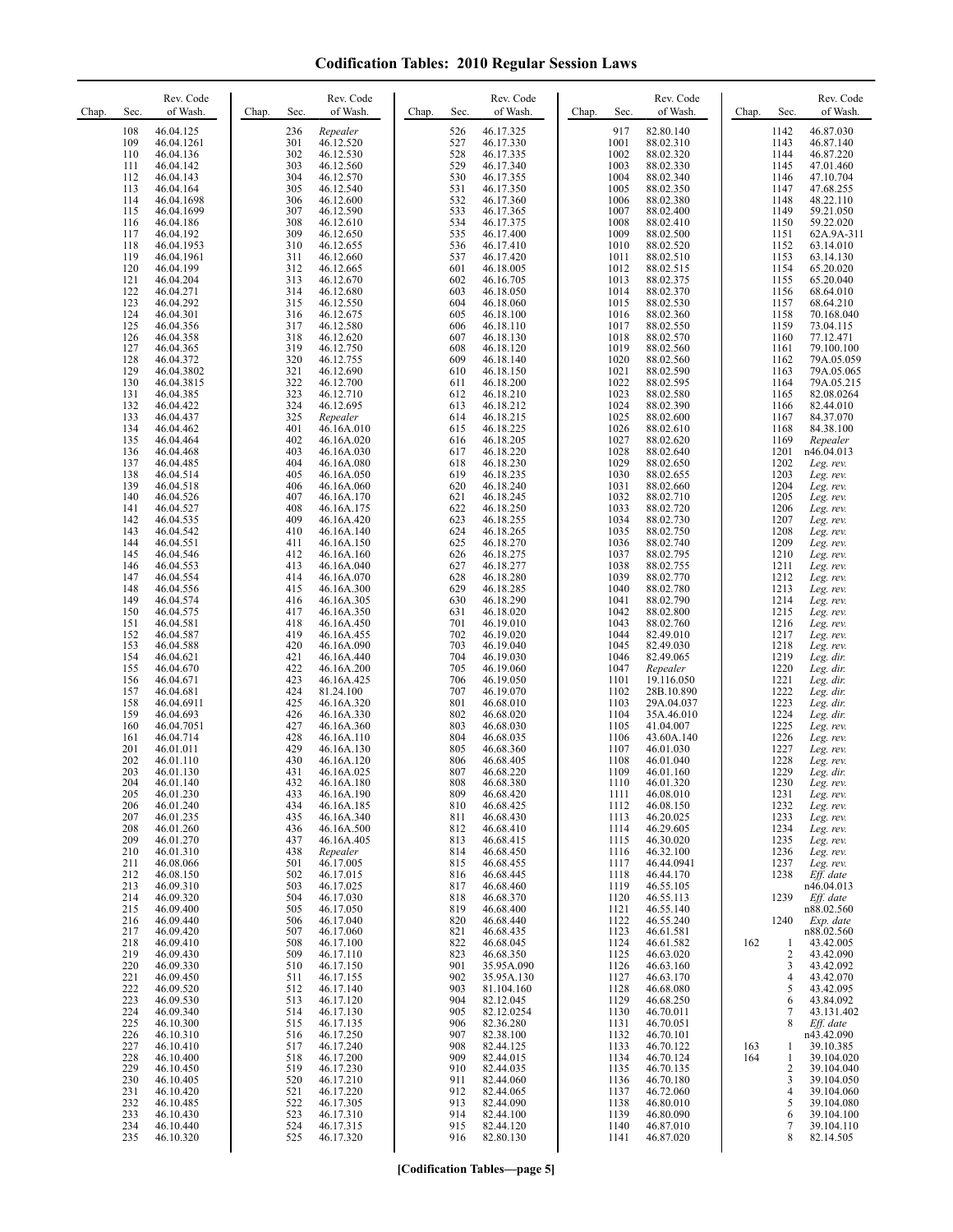| Chap.             | Sec.                                                                                                      | Rev. Code<br>of Wash.                                                                                                                                                                                                | Chap.                           | Rev. Code<br>of Wash.<br>Sec.                                                                                                                                                                                                                                                                                                                           | Chap.                                  | Sec.                                                                                                                                                            | Rev. Code<br>of Wash.                                                                                                                                                                                                                    | Chap.             | Sec.                                                                                                  | Rev. Code<br>of Wash.                                                                                                                                                                                                          | Chap.                           | Sec.                                                                                                  | Rev. Code<br>of Wash.                                                                                                                                                                                         |
|-------------------|-----------------------------------------------------------------------------------------------------------|----------------------------------------------------------------------------------------------------------------------------------------------------------------------------------------------------------------------|---------------------------------|---------------------------------------------------------------------------------------------------------------------------------------------------------------------------------------------------------------------------------------------------------------------------------------------------------------------------------------------------------|----------------------------------------|-----------------------------------------------------------------------------------------------------------------------------------------------------------------|------------------------------------------------------------------------------------------------------------------------------------------------------------------------------------------------------------------------------------------|-------------------|-------------------------------------------------------------------------------------------------------|--------------------------------------------------------------------------------------------------------------------------------------------------------------------------------------------------------------------------------|---------------------------------|-------------------------------------------------------------------------------------------------------|---------------------------------------------------------------------------------------------------------------------------------------------------------------------------------------------------------------|
| 165               | 9<br>10<br>11<br>12<br>13<br>1<br>2                                                                       | 82.14.510<br>82.32.765<br>39.102.020<br>82.14.475<br>Exp. date<br><b>Findings</b><br>Intent<br>n43.330.060<br>43.330.060                                                                                             |                                 | 18.310.040<br>4<br>5<br>18.310.050<br>6<br>18.310.080<br>$\overline{7}$<br>18.310.060<br>8<br>18.310.090<br>9<br>18.310.100<br>10<br>18.310.110<br>11<br>18.310.120<br>12<br>18.310.130                                                                                                                                                                 | 194<br>195                             | 11<br>12<br>13<br>14<br>15<br>16<br>17<br>-1<br>$\mathbf{1}$                                                                                                    | 77.32.430<br>Temporary<br>77.70.350<br>77.70.150<br>77.70.190<br>82.27.020<br>82.27.070<br>34.05.110<br>53.08.245                                                                                                                        |                   | 612<br>613<br>701<br>702<br>703<br>801<br>802<br>803<br>804                                           | 42.17A.490<br>42.17A.495<br>42.17A.555<br>42.17A.570<br>42.17A.575<br>42.17A.600<br>42.17A.605<br>42.17A.610<br>42.17A.615                                                                                                     |                                 | 32<br>33<br>34<br>35<br>36<br>37<br>38<br>39<br>40                                                    | 78.44.270<br>78.44.380<br>79.100.120<br>84.33.0775<br>90.58.140<br>90.58.180<br>90.58.190<br>90.58.210<br>90.58.560                                                                                           |
| 166               | 3<br>$\mathbf{1}$<br>2                                                                                    | 28B.30.530<br>43.210.040<br>43.210.050                                                                                                                                                                               |                                 | 13<br>18.310.140<br>14<br>18.310.150<br>15<br>18.310.070                                                                                                                                                                                                                                                                                                | 196                                    | $\mathbf{1}$<br>$\sqrt{2}$<br>3                                                                                                                                 | 25.15.005<br>25.15.070<br>25.15.085                                                                                                                                                                                                      |                   | 805<br>806<br>807                                                                                     | 42.17A.620<br>42.17A.625<br>42.17A.630                                                                                                                                                                                         |                                 | 41<br>42                                                                                              | Repealer<br>Applic.<br>n43.21B.001                                                                                                                                                                            |
| 167<br>168        | 3<br>1<br>2<br>1                                                                                          | 43.210.080<br>36.140.010<br>54.44.020<br>41.04.665                                                                                                                                                                   |                                 | 16<br>18.310.160<br>17<br>18.310.170<br>18<br>18.235.020<br>19<br>Sev.                                                                                                                                                                                                                                                                                  |                                        | $\overline{4}$<br>5<br>6<br>7                                                                                                                                   | 25.15.095<br>25.15.270<br>25.15.273<br>25.15.290                                                                                                                                                                                         |                   | 808<br>809<br>810<br>811                                                                              | 42.17A.635<br>42.17A.640<br>42.17A.645<br>42.17A.650                                                                                                                                                                           |                                 | 43<br>44<br>45                                                                                        | 36.70A.903<br>Eff. dates<br>n43.21B.001<br>Exp. dates                                                                                                                                                         |
| 169               | 2<br>$\mathbf{1}$<br>$\overline{2}$                                                                       | Eff. date<br>n41.04.665<br>18.88A.010<br>18.88A.020                                                                                                                                                                  |                                 | 18.310.900<br>20<br>Leg. dir.<br>Eff. date<br>21<br>18.310.901                                                                                                                                                                                                                                                                                          |                                        | 8<br>9<br>10<br>11                                                                                                                                              | 25.15.293<br>25.15.295<br>25.15.298<br>25.15.303                                                                                                                                                                                         |                   | 812<br>901<br>902<br>903                                                                              | 42.17A.655<br>42.17A.700<br>42.17A.705<br>42.17A.710                                                                                                                                                                           | 211                             | 46<br>1<br>$\overline{2}$                                                                             | n43.21B.110<br>Repealer<br>36.70A.110<br>36.70A.130                                                                                                                                                           |
| 170<br>171<br>172 | 3<br>4<br>5<br>6<br>7<br>8<br>9<br>10<br>11<br>12<br>13<br>$\mathbf{1}$<br>1<br>-1                        | 18.88A.087<br>18.88A.030<br>18.88A.050<br>18.88A.060<br>18.88A.085<br>18.88A.090<br>18.88A.110<br>18.88A.140<br>18.88B.040<br>Repealer<br>n18.88A.010<br>49.12.460<br>43.20A.890<br>Temporary                        | 180<br>181                      | 1<br>Findings<br>n13.34.100<br>2<br>13.34.100<br>3<br>13.34.105<br>$\overline{4}$<br>13.34.215<br>5<br>Temporary<br>1<br>72.09.015<br>2<br>72.09.651<br>3<br>72.09.652<br>4<br>70.48.020<br>5<br>70.48.500<br>6<br>70.48.501<br>7<br>72.05.020<br>8<br>72.05.450                                                                                        | 197<br>198<br>199<br>200<br>201<br>202 | 12<br>13<br>14<br>$\mathbf{1}$<br>$\mathbf{1}$<br>$\mathbf{1}$<br>$\overline{2}$<br>3<br>$\mathbf{1}$<br>1<br>$\sqrt{2}$<br>3<br>$\mathbf{1}$<br>$\overline{2}$ | 25.15.340<br>25.15.805<br>Repealer<br>84.33.088<br>53.06.040<br>35.21.420<br>35.21.425<br>Vetoed<br>84.56.020<br>87.03.001<br>87.03.436<br>87.03.443<br>82.16.110<br>82.16.120                                                           | 205               | 904<br>1001<br>1002<br>1003<br>1004<br>1005<br>1101<br>1102<br>1103<br>1104<br>1105<br>1              | 42.17A.715<br>42.17A.750<br>42.17A.755<br>42.17A.760<br>42.17A.765<br>42.56.010<br>n42.17A.705<br>Leg. rev.<br>Repealer<br>$Eff.$ date<br>42.17A.917<br>Eff. date<br>42.17A.918<br>42.17.040                                   |                                 | 3<br>4<br>5<br>6<br>$\tau$<br>8<br>9<br>10<br>11<br>12<br>13<br>14<br>15<br>16                        | 36.70A.172<br>36.70A.250<br>36.70A.260<br>36.70A.270<br>36.70A.280<br>36.70A.290<br>36.70A.295<br>36.70A.302<br>36.70A.310<br>36.70A.3201<br>36.70A.345<br>90.58.190<br>34.05.518<br>34.12.020                |
| 173<br>174        | $\overline{2}$<br>$\mathbf{1}$<br>$\mathbf{1}$<br>$\overline{2}$<br>3<br>4<br>5<br>6<br>7<br>8<br>9<br>10 | 42.56.400<br>Uncod.<br>70.290.010<br>70.290.020<br>70.290.030<br>70.290.040<br>70.290.050<br>70.290.060<br>70.290.070<br>70.290.080<br>43.24.160<br>43.70.720                                                        | 182                             | 9<br>72.05.451<br>10<br>13.40.020<br>11<br>13.40.650<br>12<br>13.40.651<br>13<br>70.48.800<br>14<br>70.48.502<br>15<br>Leg. dir.<br>16<br>Leg. dir.<br>17<br>Leg. dir.<br>18<br>Leg. dir.<br>69.43.105<br>1<br>$\overline{c}$<br>69.43.110                                                                                                              | 203<br>204                             | 3<br>$\overline{4}$<br>5<br>$\mathbf{1}$<br>$\overline{c}$<br>$\mathbf{3}$<br>101<br>201<br>202<br>203<br>204<br>301                                            | 82.16.130<br>82.16.140<br>82.16.150<br>36.70A.560<br>36.70A.5601<br>Uncod.<br>42.17A.005<br>42.17A.050<br>42.17A.055<br>42.17A.061<br>42.17A.065<br>42.17A.100                                                                           | 206<br>207        | $\overline{c}$<br>3<br>$\overline{4}$<br>5<br>6<br>7<br>8<br>9<br>10<br>1<br>$\mathbf{1}$             | 42.17.050<br>42.17.060<br>42.17.065<br>42.17.067<br>42.17.080<br>42.17.100<br>42.17.380<br>42.17.450<br>Repealer<br>42.17.640<br>Findings<br>Intent                                                                            | 212                             | 17<br>18<br>1<br>2<br>3<br>4<br>5<br>6<br>7                                                           | n36.70A.250<br>Eff. date<br>n36.70A.250<br>24.03.266<br>24.03.271<br>24.03.276<br>7.60.025<br>Repealer<br>Applic.<br>n24.03.266<br>Eff. date<br>n24.03.266                                                    |
| 175               | 11<br>12<br>13<br>14<br>15<br>16<br>17<br>-1<br>$\overline{2}$<br>3<br>4<br>5                             | Leg. dir.<br>70.290.090<br>70.290.100<br>70.290.110<br>48.43.690<br>82.04.640<br>Eff. date<br>70.290.900<br>Findings<br>n36.01.290<br>36.01.290<br>35.21.915<br>35A.21.360<br>Intent<br>Constr.                      | 183<br>184<br>185<br>186        | 3<br>69.43.165<br>4<br>69.43.168<br>5<br>42.56.240<br>6<br>Repealer<br>1<br>28B.15.012<br>$\mathbf{1}$<br>70.84.040<br>2<br>Eff. date<br>n70.84.040<br>42.52.180<br>1<br>$\mathbf{1}$<br>84.36.037<br>2<br>84.36.020<br>3<br>Applic.<br>n84.36.037<br>4<br>Exp. date<br>n84.36.037                                                                      |                                        | 302<br>303<br>304<br>305<br>306<br>307<br>308<br>309<br>401<br>402<br>403<br>404<br>405<br>406<br>407                                                           | 42.17A.105<br>42.17A.110<br>42.17A.120<br>42.17A.125<br>42.17A.130<br>42.17A.135<br>42.17A.140<br>Vetoed<br>42.17A.200<br>42.17A.205<br>42.17A.210<br>42.17A.215<br>42.17A.220<br>42.17A.225<br>42.17A.230                               | 208<br>209<br>210 | 2<br>1<br>1<br>$\overline{c}$<br>3<br>$\overline{4}$<br>5<br>6<br>$\overline{7}$<br>8<br>-1<br>2<br>3 | n36.16.110<br>36.16.110<br>71.05.195<br>18.22.240<br>18.32.785<br>18.57.285<br>18.57A.090<br>18.71.450<br>18.71A.100<br>18.79.400<br>Vetoed<br><i>Intent</i><br>n43.21B.001<br>43.21B.001<br>43.21B.005                        | 213<br>214<br>215<br>216<br>217 | 1<br>2<br>1<br>2<br>$\mathbf{1}$<br>2<br>3<br>4<br>5<br>6<br>Τ<br>1<br>$\mathbf{1}$<br>2              | 51.16.120<br>51.14.060<br>46.61.507<br>26.44.250<br>Findings<br>n50.40.071<br>50.40.071<br>50.40.073<br>36.01.310<br>29A.46.260<br>46.16.381<br>43.79A.040<br>36.70A.130<br>46.04.320<br>46.04.670            |
| 176               | 6<br>1                                                                                                    | n36.01.290<br>n36.01.290<br>26.44.020                                                                                                                                                                                | 187                             | Findings<br>n43.330.310<br>43.330.310<br>2                                                                                                                                                                                                                                                                                                              |                                        | 408<br>409<br>410                                                                                                                                               | 42.17A.235<br>42.17A.240<br>42.17A.245                                                                                                                                                                                                   |                   | 4<br>5<br>6                                                                                           | 43.21B.005<br>43.21B.010<br>43.21B.010                                                                                                                                                                                         |                                 | 3<br>4<br>5                                                                                           | 46.04.1945<br>46.08.175<br>46.16.010                                                                                                                                                                          |
| 177               | 2<br>3<br>1<br>2<br>3                                                                                     | 26.44.180<br>26.44.185<br>69.50.101<br>69.50.204<br>69.50.206                                                                                                                                                        | 188                             | 3<br>43.330.375<br>Findings<br>1<br>Intent<br>n76.44.070<br>76.44.070<br>2                                                                                                                                                                                                                                                                              |                                        | 411<br>412<br>413<br>414<br>415                                                                                                                                 | 42.17A.250<br>Vetoed<br>42.17A.260<br>42.17A.265<br>Vetoed                                                                                                                                                                               |                   | $\overline{7}$<br>8<br>9<br>10<br>11                                                                  | 43.21B.110<br>43.21B.110<br>43.21B.175<br>43.21B.180<br>43.21B.230                                                                                                                                                             | 218                             | 6<br>7<br>1<br>2                                                                                      | 46.37.010<br>Vetoed<br>Findings<br>n71.09.080<br>71.09.080                                                                                                                                                    |
| 178               | 4<br>5<br>6<br>7<br>1<br>2<br>3<br>4<br>5<br>6<br>7<br>8<br>9<br>10<br>11<br>12<br>13                     | 69.50.208<br>69.50.210<br>69.50.212<br>69.50.402<br>46.96.030<br>46.96.070<br>46.96.090<br>46.96.105<br>46.96.110<br>46.96.185<br>46.96.200<br>46.96.035<br>46.96.250<br>46.96.192<br>46.96.260<br>46.96.194<br>Sev. | 189<br>190<br>191<br>192<br>193 | 3<br>76.09.010<br>4<br>76.09.040<br>5<br>Temporary<br>76.09.020<br>6<br>43.30.205<br>1<br>2.43.050<br>$\mathbf{1}$<br>2<br>2.43.020<br>$\mathbf{1}$<br>3.34.140<br>$\mathbf{1}$<br>35.57.010<br>2<br>35.57.020<br>$\mathbf{1}$<br>77.15.522<br>2<br>77.15.382<br>3<br>77.70.500<br>4<br>77.15.520<br>5<br>77.15.380<br>6<br>63.21.080<br>77.12.865<br>7 |                                        | 416<br>501<br>502<br>503<br>504<br>505<br>506<br>507<br>508<br>601<br>602<br>603<br>604<br>605<br>606<br>607<br>608                                             | 42.17A.270<br>42.17A.300<br>42.17A.305<br>42.17A.310<br>42.17A.315<br>42.17.510<br>42.17A.330<br>42.17A.340<br>42.17A.345<br>42.17A.400<br>42.17.640<br>42.17A.410<br>42.17A.420<br>42.17A.425<br>42.17A.430<br>42.17A.440<br>42.17A.445 |                   | 12<br>13<br>14<br>15<br>16<br>17<br>18<br>19<br>20<br>21<br>22<br>23<br>24<br>25<br>26<br>27<br>28    | 43.21B.300<br>43.21B.310<br>43.21B.320<br>36.70A.252<br>36.70A.270<br>70.95.094<br>76.06.180<br>76.09.020<br>76.09.050<br>76.09.080<br>76.09.090<br>76.09.170<br>76.09.205<br>76.09.310<br>77.55.011<br>77.55.021<br>77.55.141 | 219<br>220<br>221<br>222<br>223 | 3<br>$\mathbf{1}$<br>1<br>$\overline{2}$<br>1<br>2<br>$\mathbf{1}$<br>2<br>3<br>4<br>5<br>6<br>7<br>1 | Sev.<br>76.09.240<br>Findings<br>Intent<br>n70.54.420<br>70.54.420<br>46.01.140<br>Vetoed<br>Intent<br>n43.08.150<br>43.08.150<br>43.08.190<br>43.79A.040<br>43.84.092<br>43.79.018<br>43.79.019<br>46.20.055 |
| 179               | -1<br>$\overline{2}$<br>3                                                                                 | 18.310.010<br>18.310.020<br>18.310.030                                                                                                                                                                               |                                 | 8<br>77.12.870<br>9<br>77.15.750<br>10<br>77.55.041                                                                                                                                                                                                                                                                                                     |                                        | 609<br>610<br>611                                                                                                                                               | 42.17A.455<br>42.17A.465<br>42.17A.475                                                                                                                                                                                                   |                   | 29<br>30<br>31                                                                                        | 77.55.181<br>77.55.241<br>77.55.291                                                                                                                                                                                            |                                 | 2<br>3<br>4                                                                                           | 46.20.075<br>46.61.667<br>46.61.668                                                                                                                                                                           |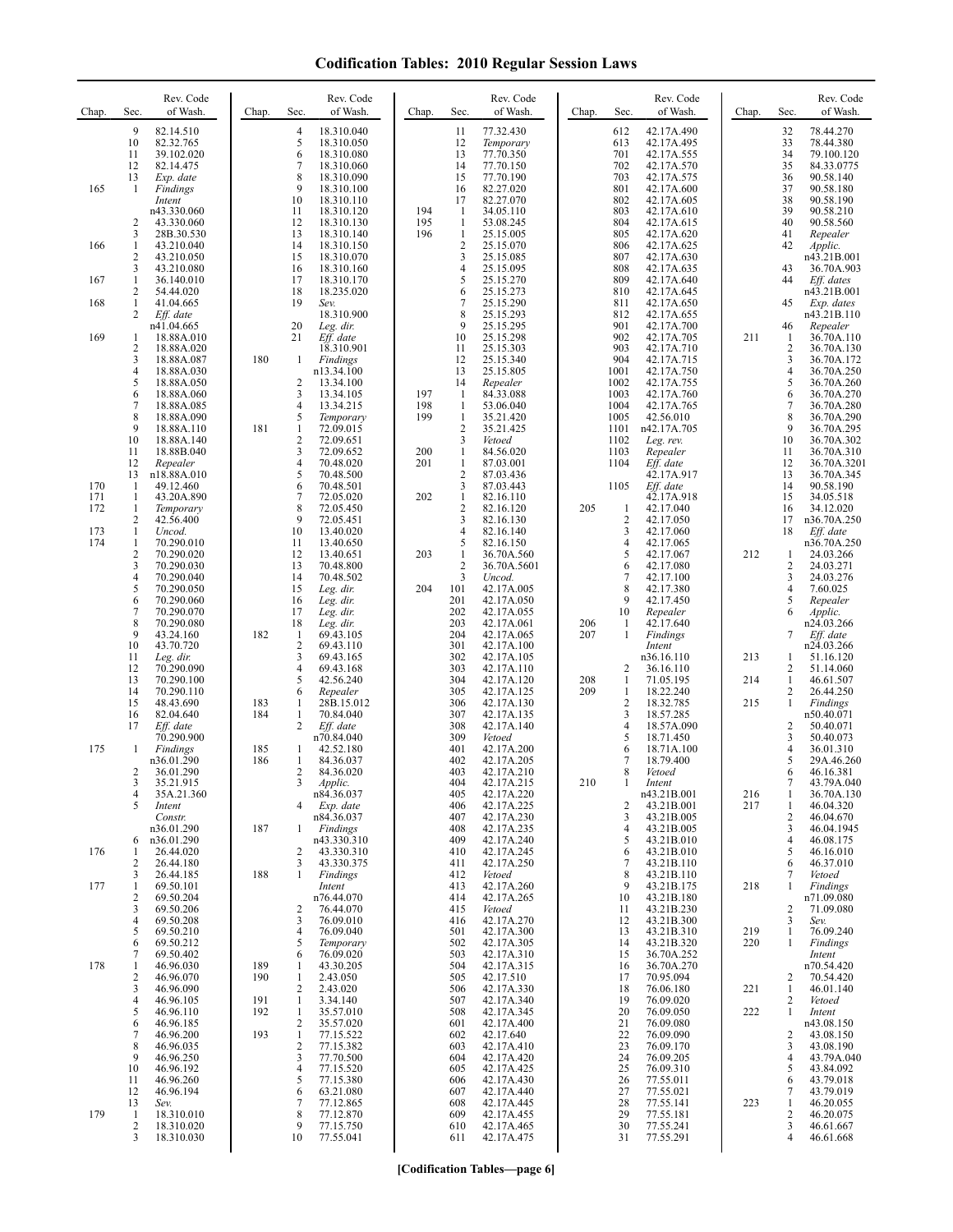| Chap. | Sec.                              | Rev. Code<br>of Wash.                     | Chap. | Sec.                     | Rev. Code<br>of Wash.                      | Chap. | Sec.                     | Rev. Code<br>of Wash.                             | Chap.      | Sec.                                           | Rev. Code<br>of Wash.                  | Chap.      | Sec.                              | Rev. Code<br>of Wash.                  |
|-------|-----------------------------------|-------------------------------------------|-------|--------------------------|--------------------------------------------|-------|--------------------------|---------------------------------------------------|------------|------------------------------------------------|----------------------------------------|------------|-----------------------------------|----------------------------------------|
| 224   | 1<br>$\sqrt{2}$<br>3              | 9.94A.030<br>9.94A.655<br>9.94A.501       | 234   | $\overline{4}$<br>1      | Eff. date<br>n43.215.020<br>Intent         |       | 11<br>12                 | Eff. date<br>n84.52.0531<br>Vetoed                |            | 5<br>6<br>$\tau$                               | 46.63.030<br>46.63.160<br>46.63.075    |            | 7<br>8<br>9                       | 10.77.190<br>10.77.200<br>10.77.195    |
|       | $\overline{4}$<br>5               | 9.94A.505<br>9.94A.701                    |       | 2                        | n43.215.090<br>Temporary                   | 238   | 1                        | Intent<br>n28A.630.065                            |            | 8<br>9                                         | 47.56.167<br>46.61.690                 | 264<br>265 | $\mathbf{1}$<br>1                 | 36.28A.090<br>9A.44.130                |
|       | 6<br>7                            | 9.94A.728<br>9.94A.729                    |       | 3<br>$\overline{4}$      | 43.215.090<br>28A.290.010                  | 239   | 2<br>$\mathbf{1}$        | 28A.630.065<br>Finding                            |            | 10<br>11                                       | 46.16.216<br>46.20.270                 |            | $\mathbf{2}$<br>3                 | 9A.44.135<br>36.28A.230                |
|       | 8<br>9                            | 9.94A.6551<br>9.94A.734                   | 235   | 101                      | Finding<br>28A.657.005                     |       |                          | Intent<br>n43.06B.060                             |            | 12                                             | Contingent<br>Eff. date                | 266        | $\mathbf{1}$<br>2                 | 36.28A.040<br>42.56.240                |
|       | 10<br>11<br>12                    | 9.94A.190<br>9.94A.6332<br>9.94A.633      |       | 102<br>103<br>104        | 28A.657.020<br>28A.657.030<br>28A.657.040  | 240   | 2<br>3<br>1              | 28A.300.285<br>43.06B.060<br>Findings             | 250<br>251 | $\mathbf{1}$<br>1                              | n47.56.795<br>36.73.020<br>35.21.925   | 267        | $\mathbf{1}$<br>$\mathbf{2}$<br>3 | 9A.44.128<br>9A.44.130<br>9A.44.132    |
| 225   | 1<br>$\overline{c}$               | 82.08.983<br>82.12.983                    |       | 105<br>106               | 28A.657.050<br>28A.657.060                 |       | 2                        | 28A.642.005<br>28A.642.010                        |            | $\sqrt{2}$<br>3                                | 36.73.015<br>36.73.180                 |            | 4<br>5                            | 9A.44.140<br>9A.44.141                 |
|       | 3                                 | Eff. date<br>n82.08.983                   |       | 107<br>108               | 28A.657.070<br>28A.657.080                 |       | 3<br>4                   | 28A.642.020<br>28A.642.030                        |            | $\overline{4}$<br>5                            | 35.58.610<br>36.57A.250                |            | 6<br>$\tau$                       | 9A.44.142<br>9A.44.143                 |
| 226   | $\overline{4}$<br>1               | Exp. date<br>Intent<br>Findings           |       | 109<br>110<br>111        | 28A.657.090<br>28A.657.100<br>28A.657.110  |       | 5<br>6<br>7              | 28A.642.040<br>28A.642.050<br>28A.642.060         |            | 6<br>$\overline{7}$<br>8                       | 81.112.340<br>35.58.260<br>35.58.272   |            | 8<br>9<br>10                      | 9A.44.145<br>9.94A.030<br>9.94A.501    |
|       | $\overline{\mathbf{c}}$           | 28A.194.005<br>28A.194.010                |       | 112<br>113               | 28A.657.010<br>28A.657.120                 |       | 8<br>9                   | Leg. dir.<br>Contingency                          | 252        | $\mathbf{1}$<br>$\overline{2}$                 | 46.61.212<br>Temporary                 |            | 11<br>12                          | 9.94A.701<br>9.94A.702                 |
|       | 3<br>$\overline{4}$               | 28A.194.020<br>28A.194.030                |       | 114<br>201               | 28A.657.125<br>28A.150.230                 | 241   | 1<br>2                   | 28A.530.080<br>Applic.                            |            | 3<br>$\overline{4}$                            | 46.63.020<br>46.20.342                 |            | 13<br>14                          | Temporary<br>70.48.470                 |
|       | 5<br>6                            | 28A.194.040<br>28A.194.050                |       | 202<br>203               | 28A.405.100<br>28A.405.220                 | 242   | 1                        | n28A.530.080<br>46.61.235                         |            | 5<br>6                                         | 46.63.110<br>Eff. date                 |            | 15                                | Applic.<br>n9A.44.128                  |
|       | $\overline{7}$<br>8<br>9          | 28A.194.060<br>28A.194.070<br>28A.194.080 |       | 204<br>205<br>301        | 28A.405.102<br>28A.405.104<br>Finding      |       | $\overline{2}$<br>3<br>4 | 46.61.245<br>46.61.261<br>46.61.440               | 253        | 1<br>2                                         | n46.61.212<br>46.52.130<br>Vetoed      | 268        | 16<br>-1<br>2                     | Leg. dir.<br>46.04.215<br>43.43.395    |
|       | 10<br>11                          | Leg. dir.<br>Sev.                         |       | 302                      | n28A.405.245<br>28A.405.245                |       | 5<br>6                   | 46.61.275<br>Eff. date                            |            | 3                                              | $Eff.$ date<br>n46.52.130              | 269        | 3<br>$\mathbf{1}$                 | 43.43.3951<br>46.20.385                |
| 227   | 1                                 | 28A.194.900<br>9.68A.001                  |       | 303<br>304               | 28A.405.210<br>28A.405.230                 | 243   | 1                        | n46.61.275<br>Vetoed                              | 254        | 1                                              | Intent<br>n10.21.010                   |            | $\sqrt{2}$<br>3                   | 46.20.391<br>46.20.720                 |
|       | $\sqrt{2}$<br>3<br>$\overline{4}$ | 9.68A.005<br>9.68A.011<br>9.68A.050       |       | 305<br>401<br>501        | 28A.405.300<br>28A.400.200<br>28A.410.280  |       | 2<br>3<br>4              | 28A.175.074<br>Temporary<br>28A.175.075           |            | 2<br>3                                         | Temporary<br>Intent<br>10.21.010       |            | 4<br>5<br>6                       | 46.61.5055<br>46.20.755<br>46.20.410   |
|       | 5<br>6                            | 9.68A.060<br>9.68A.070                    |       | 502<br>503               | 28A.410.290<br>28A.660.020                 | 244   | 5<br>1                   | 28A.175.010<br>28A.655.061                        |            | $\overline{4}$<br>5                            | 10.21.020<br>10.21.030                 |            | $\tau$<br>8                       | 46.20.342<br>46.20.740                 |
|       | 7<br>8                            | 9.68A.075<br>9.68A.110                    |       | 504<br>505               | 28A.660.040<br>28A.660.050                 | 245   | 1                        | Findings<br>n28B.50.020                           |            | 6<br>7                                         | 10.21.040<br>10.21.050                 |            | 9<br>10                           | 10.05.020<br>10.05.090                 |
|       | 9<br>10<br>11                     | 9.94A.515<br>9.94A.535<br>9.94A.030       |       | 506<br>507<br>508        | 28A.410.300<br>28B.76.335<br>28B.76.340    |       | 2<br>3<br>4              | 28B.50.020<br>28B.50.810<br>28B.76.020            |            | 8<br>9<br>10                                   | 10.21.060<br>10.21.070<br>10.21.080    |            | 11<br>12                          | 10.05.160<br>Eff. date<br>n46.20.385   |
| 228   | 1<br>2                            | 48.20.417<br>48.21.147                    |       | 509<br>510               | Temporary<br>Repealer                      |       | 5<br>6                   | 28B.76.230<br>28B.120.005                         |            | 11                                             | Constr.<br>10.21.900                   | 270        | 1<br>$\overline{c}$               | 46.16.010<br>Approp.                   |
| 229   | 3<br>1                            | 48.44.495<br>Findings                     |       | 601<br>701               | 28A.655.071<br>28A.605.040                 |       | 7<br>8                   | 28B.120.010<br>28B.120.020                        |            | 12<br>13                                       | Leg. dir.<br>Sev.                      |            | 3                                 | Eff. date<br>n46.16.010                |
|       | 2<br>3                            | n13.32A.082<br>13.32A.082<br>13.32A.085   |       | 702<br>703<br>704        | 28A.655.115<br>28A.655.110<br>28A.300.131  |       | 9<br>10<br>11            | 43.88D.010<br>28B.76.210<br>28B.20.744            |            | 14                                             | Contingent<br>Eff. date<br>n10.21.010  | 271        | 1<br>2                            | Purpose<br>n43.330.005<br>43.330.005   |
| 230   | 4<br>1                            | 43.43.510<br>Purpose                      |       | 801<br>802               | 41.56.100<br>41.56.500                     |       | 12<br>13                 | 43.131.413<br>43.131.414                          | 255        | 1<br>$\overline{2}$                            | 9A.76.070<br>Short t.                  |            | 3<br>4,5                          | 43.330.007<br>Temporary                |
|       | $\overline{\mathbf{c}}$           | 48.164.005<br>48.164.010                  |       | 803<br>804               | 41.59.105<br>41.59.120                     | 246   | 1                        | Findings<br>Intent                                | 256        | -1                                             | n9A.76.070<br>Intent                   |            | 101<br>102                        | 70.05.125<br>43.330.905                |
|       | 3<br>$\overline{4}$<br>5          | 48.164.015<br>48.164.025                  |       | 901<br>1001              | 28A.300.136<br>Leg. rev.                   |       | 2                        | n28B.50.020<br>28B.50.020                         | 257        | $\overline{2}$<br>1<br>$\mathbf{1}$            | Temporary<br>42.56.250                 |            | 201<br>202                        | 43.70.733<br>43.70.737                 |
|       | 6                                 | 48.164.035<br>48.164.045<br>48.164.055    | 236   | 1002<br>-1<br>2          | Leg. dir.<br>Intent<br>28A.150.260         | 247   | 3<br>4<br>$\mathbf{I}$   | 28B.50.090<br>28B.50.216<br>Par. veto             | 258        | $\overline{2}$                                 | 9.94A.633<br>Applic.<br>n9.94A.633     |            | 203<br>204<br>301                 | Leg. rev.<br>43.330.906<br>19.27.070   |
|       | 8<br>9                            | 48.164.065<br>48.164.075                  |       | 3<br>$\overline{4}$      | 28A.150.390<br>28A.150.315                 |       | 501                      | <i><b>Omnibus</b></i><br>Approp. Act              |            | 3                                              | Purpose<br>n9.94A.74505                |            | 302<br>303                        | 19.27.097<br>19.27.150                 |
|       | 10<br>11                          | 48.164.085<br>48.164.095                  |       | 5<br>6<br>$\overline{7}$ | 28A.290.020<br>Uncod.                      |       | 502                      | (Uncod.)<br>Uncod.                                |            | $\overline{4}$<br>5                            | 9.94A.74505<br>Eff. date               |            | 304<br>305                        | 19.27A.020<br>19.27A.140<br>19.27A.150 |
|       | 12<br>13<br>14                    | 48.164.105<br>48.164.115<br>48.164.013    |       | 8<br>9                   | 28A.400.201<br>28A.160.192<br>28A.160.1921 |       | 503,601                  | Par. veto<br><b>Omnibus</b><br>Approp. Act        | 259        | 1                                              | n9.94A.74505<br>Short t.<br>n41.26.470 |            | 306<br>307<br>308                 | 19.27A.180<br>43.330.907               |
|       | 15<br>16                          | 48.164.125<br>48.164.018                  |       | 10<br>11                 | 28A.150.410<br>Vetoed                      |       | 602                      | (Uncod.)<br>Vetoed                                |            | $\overline{2}$<br>3                            | 41.26.470<br>43.43.040                 |            | 401<br>402                        | 43.21F.010<br>43.21F.025               |
|       | 17<br>18<br>19                    | 48.15.040<br>Leg. dir.<br>Eff. date       |       | 12<br>13<br>14           | 28A.300.173<br>28A.150.100<br>Uncod.       |       | 603                      | Par. veto<br><i><b>Omnibus</b></i><br>Approp. Act | 260<br>261 | 1<br>1<br>$\overline{2}$                       | 41.26.195<br>41.26.510<br>41.26.048    |            | 403<br>404<br>405                 | 43.21F.088<br>Vetoed<br>Repealer       |
|       | 20                                | 48.164.900<br>Exp. date                   |       | 15<br>16                 | 28A.290.010<br>Uncod.                      |       | 701                      | (Uncod.)<br>43.19.642                             |            | 3<br>4                                         | 51.32.050<br>28B.15.380                |            | 501<br>502                        | 36.27.100<br>43.330.908                |
| 231   | -1                                | 48.164.901<br>Vetoed                      |       | 17<br>18                 | Leg. dir.<br>Leg. rev.                     |       | 702<br>703               | 46.68.320<br>47.12.340                            |            | 5<br>6                                         | 28B.15.520<br>43.43.295                |            | 601<br>602                        | 80.50.030<br>43.330.909                |
|       | 2<br>3<br>$\overline{4}$          | 43.215.140<br>43.215.141<br>43.215.142    |       | 19<br>20                 | Eff. date<br>n28A.150.260<br>Eff. date     |       | 704<br>705<br>801        | 70.95.532<br>Repealer<br>Sev.                     |            | $\overline{7}$<br>8                            | 43.43.285<br>Applic.<br>n41.26.510     |            | 701<br>702<br>703                 | 43.110.030<br>43.110.060<br>43.110.080 |
|       | 5<br>6                            | 28A.320.191<br>43.215.020                 | 237   | -1<br>2                  | 84.52.0531<br>84.52.0531                   |       | 802                      | Eff. date<br>n43.19.642                           |            | 9                                              | Applic.<br>n41.26.048                  |            | 704<br>705                        | 43.15.020<br>35.21.185                 |
|       | 7<br>8                            | 43.215.405<br>Leg. dir.                   |       | 3                        | Intent<br>n84.52.0531                      | 248   | 1<br>2                   | Vetoed<br>47.56.870                               |            | 10                                             | Applic.<br>n43.43.295                  |            | 706<br>707                        | 35.102.040<br>36.70B.220               |
| 232   | 9<br>1                            | Short t.<br>43.215.143<br>43.215.005      |       | 4<br>5<br>6              | 84.52.053<br>28A.500.020<br>28A.500.030    |       | 3<br>4<br>5              | Vetoed<br>47.56.875<br>47.56.876                  | 262<br>263 | $\mathbf{1}$<br>$\overline{c}$<br>$\mathbf{1}$ | 10.77.145<br>10.77.010<br>10.77.270    |            | 708<br>709<br>801                 | Repealer<br>Uncod.<br>41.06.070        |
|       | 2<br>3                            | 43.215.020<br>Temporary                   |       | 7,8<br>9                 | Uncod.<br>Exp. date                        | 249   | 6<br>1                   | 43.84.092<br>47.56.010                            |            | $\overline{2}$<br>3                            | 10.77.091<br>Temporary                 |            | 802<br>803                        | Leg. rev.<br>Eff. date                 |
| 233   | 1<br>$\overline{c}$               | 43.215.020<br>70.198.020                  |       | 10                       | n84.52.0531<br>Eff. date                   |       | 2<br>3                   | 47.46.020<br>47.56.795                            |            | $\overline{4}$<br>5                            | 10.77.120<br>10.77.150                 | 272        | 1                                 | n43.330.005<br>Finding                 |
|       | 3                                 | Temporary                                 |       |                          | n84.52.0531                                |       | 4                        | 47.46.105                                         |            | 6                                              | 10.77.160                              |            |                                   | Intent                                 |

**[Codification Tables—page 7]**